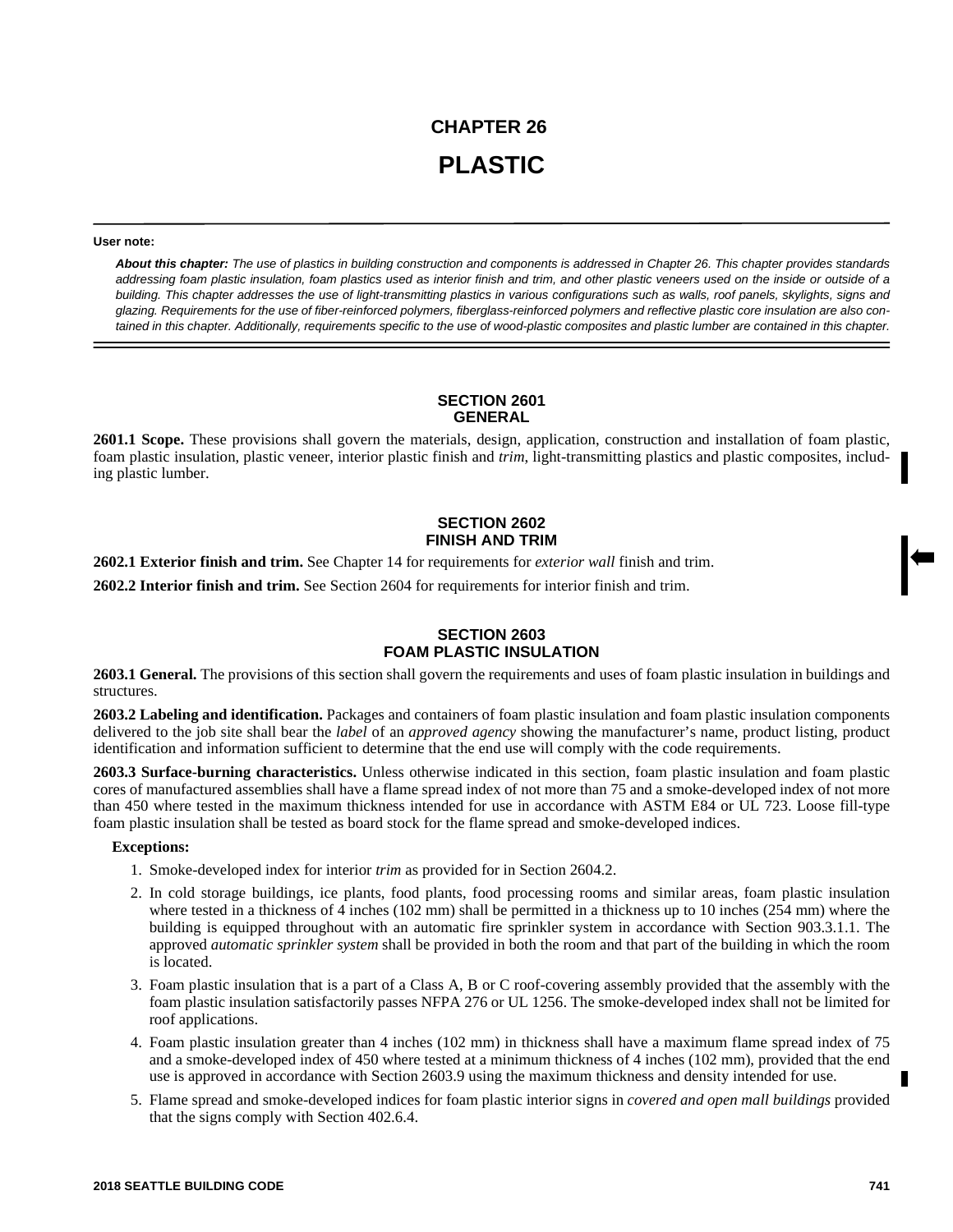**2603.4 Thermal barrier.** Except as provided for in Sections 2603.4.1 and 2603.9, foam plastic shall be separated from the interior of a building by an approved thermal barrier of 1/2-inch (12.7 mm) gypsum wallboard, heavy timber in accordance with Section 602.4 or a material that is tested in accordance with and meets the acceptance criteria of both the Temperature Transmission Fire Test and the Integrity Fire Test of NFPA 275. Combustible concealed spaces shall comply with Section 718.

**2603.4.1 Thermal barrier not required.** The thermal barrier specified in Section 2603.4 is not required under the conditions set forth in Sections 2603.4.1.1 through 2603.4.1.14.

**2603.4.1.1 Masonry or concrete construction.** A thermal barrier is not required for foam plastic installed in a masonry or concrete wall, floor or roof system where the foam plastic insulation is covered on each face by not less than 1-inch (25 mm) thickness of masonry or concrete.

**2603.4.1.2 Cooler and freezer walls.** Foam plastic installed in a maximum thickness of 10 inches (254 mm) in cooler and freezer walls shall:

- 1. Have a flame spread index of 25 or less and a smoke-developed index of not more than 450, where tested in a minimum 4-inch (102 mm) thickness.
- 2. Have flash ignition and self-ignition temperatures of not less than  $600^{\circ}$ F and  $800^{\circ}$ F (316<sup>°</sup>C and 427<sup>°</sup>C), respectively.
- 3. Have a covering of not less than 0.032-inch (0.8 mm) aluminum or corrosion-resistant steel having a base metal thickness not less than 0.0160 inch (0.4 mm) at any point.
- 4. Be protected by an *automatic sprinkler system* in accordance with Section 903.3.1.1. Where the cooler or freezer is within a building, both the cooler or freezer and that part of the building in which it is located shall be sprinklered.

**2603.4.1.3 Walk-in coolers.** In nonsprinklered buildings, foam plastic having a thickness that does not exceed 4 inches (102 mm) and a maximum flame spread index of 75 is permitted in walk-in coolers or freezer units where the aggregate floor area does not exceed 400 square feet  $(37 \text{ m}^2)$  and the foam plastic is covered by a metal facing not less than 0.032inch-thick (0.81 mm) aluminum or corrosion-resistant steel having a minimum base metal thickness of 0.016 inch (0.41 mm). A thickness of up to 10 inches (254 mm) is permitted where protected by a thermal barrier.

**2603.4.1.4 Exterior walls-one-story buildings.** For one-*story* buildings, foam plastic having a flame spread index of 25 or less, and a smoke-developed index of not more than 450, shall be permitted without thermal barriers in or on *exterior walls* in a thickness not more than 4 inches (102 mm) where the foam plastic is covered by a thickness of not less than 0.032-inch-thick (0.81 mm) aluminum or corrosion-resistant steel having a base metal thickness of 0.0160 inch (0.41 mm) and the building is equipped throughout with an *automatic sprinkler system* in accordance with Section 903.3.1.1.

**2603.4.1.5 Roofing.** A thermal barrier is not required for foam plastic insulation that is a part of a Class A, B or C roofcovering assembly that is installed in accordance with the code and the manufacturer's instructions and is either constructed as described in Item 1 or tested as described in Item 2.

- 1. The roof assembly is separated from the interior of the building by wood structural panel sheathing not less than 0.47 inch (11.9 mm) in thickness bonded with exterior glue, with edges supported by blocking, tongue-and-groove joints, other approved type of edge support or an equivalent material.
- 2. The assembly with the foam plastic insulation satisfactorily passes NFPA 276 or UL 1256.

**2603.4.1.6 Attics and crawl spaces.** Within an attic or crawl space where entry is made only for service of utilities, foam plastic insulation shall be protected against ignition by  $1-1/2$ -inch-thick (38 mm) mineral fiber insulation;  $1/4$ -inch-thick (6.4 mm) wood structural panel, particleboard or hardboard; 3/8-inch (9.5 mm) gypsum wallboard, corrosion-resistant steel having a base metal thickness of 0.016 inch (0.4 mm); 1-1/2-inch-thick (38 mm) self-supported spray-applied cellulose insulation in attic spaces only or other approved material installed in such a manner that the foam plastic insulation is not exposed. The protective covering shall be consistent with the requirements for the type of construction.

**2603.4.1.7 Doors not required to have a fire protection rating.** Where pivoted or side-hinged doors are permitted without a fire protection rating, foam plastic insulation, having a flame spread index of 75 or less and a smoke-developed index of not more than 450, shall be permitted as a core material where the door facing is of metal having a minimum thickness of 0.032-inch (0.8 mm) aluminum or steel having a base metal thickness of not less than 0.016 inch (0.4 mm) at any point.

**2603.4.1.8 Exterior doors in buildings of Group R-2 or R-3.** In occupancies classified as Group R-2 or R-3, foam-filled exterior entrance doors to individual *dwelling units* that do not require a fire-resistance rating shall be faced with aluminum, steel, fiberglass, wood or other approved materials.

**2603.4.1.9 Garage doors.** Where garage doors are permitted without a fire-resistance rating and foam plastic is used as a core material, the door facing shall be metal having a minimum thickness of 0.032-inch (0.8 mm) aluminum or 0.010-inch (0.25 mm) steel or the facing shall be minimum 0.125-inch-thick (3.2 mm) wood. Garage doors having facings other than those described in this section shall be tested in accordance with, and meet the acceptance criteria of, DASMA 107.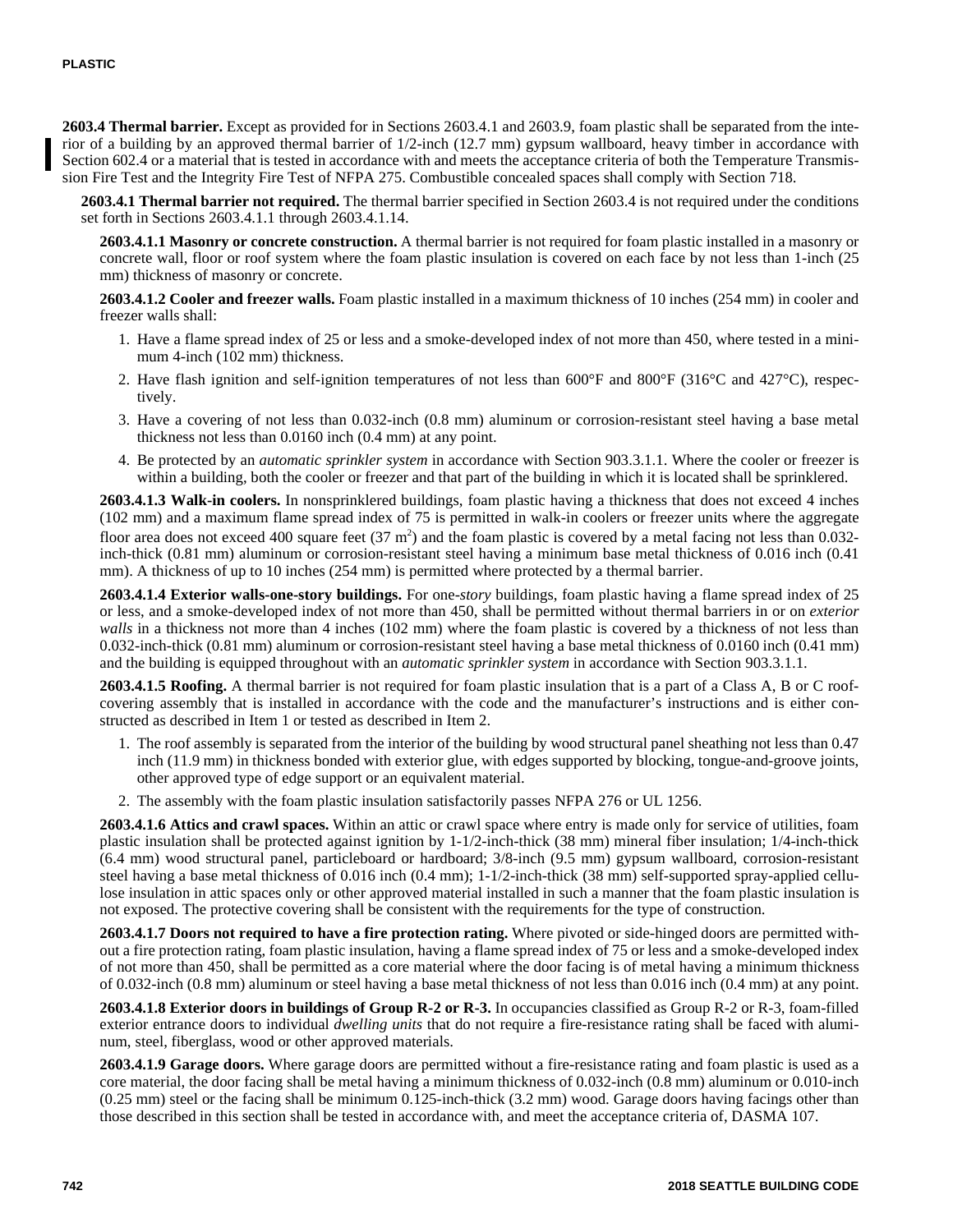**Exception:** Garage doors using foam plastic insulation complying with Section 2603.3 in detached and attached garages associated with one- and two-family dwellings need not be provided with a thermal barrier.

**2603.4.1.10 Siding backer board.** Foam plastic insulation of not more than 2,000 British thermal units per square feet  $(Btu/sq.$  ft.)  $(22.7 \text{ mJ/m}^2)$  as determined by NFPA 259 shall be permitted as a siding backer board with a maximum thickness of 1/2 inch (12.7 mm), provided that it is separated from the interior of the building by not less than 2 inches (51 mm) of mineral fiber insulation or equivalent or where applied as insulation with re-siding over existing wall construction.

**2603.4.1.11 Interior trim.** Foam plastic used as interior *trim* in accordance with Section 2604 shall be permitted without a thermal barrier.

**2603.4.1.12 Interior signs.** Foam plastic used for interior signs in *covered mall buildings* in accordance with Section 402.6.4 shall be permitted without a thermal barrier. Foam plastic signs that are not affixed to interior building surfaces shall comply with Chapter 8 of the *International Fire Code*.

**2603.4.1.13 Type V construction.** Foam plastic spray applied to a sill plate, joist header and rim joist in Type V construction is subject to all of the following:

- 1. The maximum thickness of the foam plastic shall be 3-1/4 inches (82.6 mm).
- 2. The density of the foam plastic shall be in the range of 1.5 to 2.0 pcf (24 to 32 kg/m<sup>3</sup>).
- 3. The foam plastic shall have a flame spread index of 25 or less and an accompanying smoke-developed index of 450 or less when tested in accordance with ASTM E84 or UL 723.

**2603.4.1.14 Floors.** The thermal barrier specified in Section 2603.4 is not required to be installed on the walking surface of a structural floor system that contains foam plastic insulation where the foam plastic is covered by a minimum nominal 1/2-inch-thick (12.7 mm) wood structural panel or approved equivalent. The thermal barrier specified in Section 2603.4 is required on the underside of the structural floor system that contains foam plastic insulation where the underside of the structural floor system is exposed to the interior of the building.

**Exception:** Foam plastic used as part of an interior floor finish.

**2603.5 Exterior walls of buildings of any height.** *Exterior walls* of buildings of Type I, II, III or IV construction of any height shall comply with Sections 2603.5.1 through 2603.5.7. *Exterior walls* of cold storage buildings required to be constructed of noncombustible materials, where the building is more than one *story* in height, shall comply with the provisions of Sections 2603.5.1 through 2603.5.7. *Exterior walls* of buildings of Type V construction shall comply with Sections 2603.2, 2603.3 and 2603.4. Fireblocking shall be in accordance with Section 718.2.

**2603.5.1 Fire-resistance-rated walls.** Where the wall is required to have a fire-resistance rating, data based on tests conducted in accordance with ASTM E119 or UL 263 shall be provided to substantiate that the fire-resistance rating is maintained.

**2603.5.2 Thermal barrier.** Any foam plastic insulation shall be separated from the building interior by a thermal barrier meeting the provisions of Section 2603.4, unless special approval is obtained on the basis of Section 2603.9.

**Exception:** One-story buildings complying with Section 2603.4.1.4.

**2603.5.3 Potential heat.** The potential heat of foam plastic insulation in any portion of the wall or panel shall not exceed the potential heat expressed in Btu per square feet (mJ/m<sup>2</sup>) of the foam plastic insulation contained in the wall assembly tested in accordance with Section 2603.5.5. The potential heat of the foam plastic insulation shall be determined by tests conducted in accordance with NFPA 259 and the results shall be expressed in Btu per square feet  $(mJ/m<sup>2</sup>)$ .

**Exception:** One-story buildings complying with Section 2603.4.1.4.

**2603.5.4 Flame spread and smoke-developed indices.** Foam plastic insulation, exterior coatings and facings shall be tested separately in the thickness intended for use, but not to exceed 4 inches (102 mm), and shall each have a flame spread index of 25 or less and a smoke-developed index of 450 or less as determined in accordance with ASTM E84 or UL 723.

**Exception:** Prefabricated or factory-manufactured panels having minimum 0.020-inch (0.51 mm) aluminum facings and a total thickness of 1/4 inch (6.4 mm) or less are permitted to be tested as an assembly where the foam plastic core is not exposed in the course of construction.

**2603.5.5 Vertical and lateral fire propagation.** The exterior wall assembly shall be tested in accordance with and comply with the acceptance criteria of NFPA 285.

### **Exceptions:**

- 1. One-story buildings complying with Section 2603.4.1.4.
- 2. Wall assemblies where the foam plastic insulation is covered on each face by not less than 1-inch (25 mm) thickness of masonry or concrete and meeting one of the following:
	- 2.1. There is no airspace between the insulation and the concrete or masonry.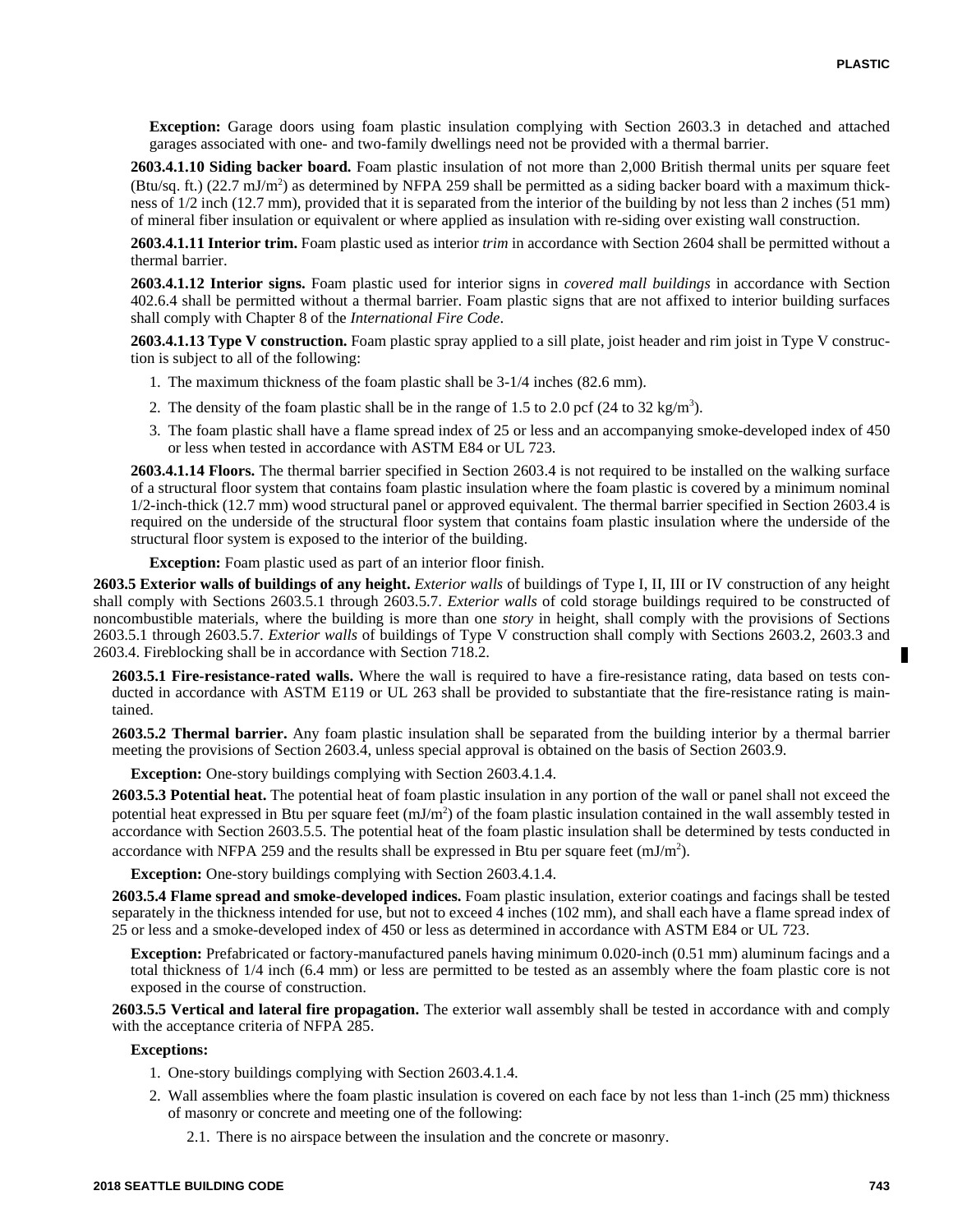2.2. The insulation has a flame spread index of not more than 25 as determined in accordance with ASTM E84 or UL 723 and the maximum airspace between the insulation and the concrete or masonry is not more than 1 inch (25 mm).

**2603.5.6 Label required.** The edge or face of each piece, package or container of foam plastic insulation shall bear the *label* of an *approved agency*. The *label* shall contain the manufacturer's or distributor's identification, model number, serial number or definitive information describing the product or materials' performance characteristics and *approved agency*'s identification.

**2603.5.7 Ignition.** *Exterior walls* shall not exhibit sustained flaming where tested in accordance with NFPA 268. Where a material is intended to be installed in more than one thickness, tests of the minimum and maximum thickness intended for use shall be performed.

**Exception:** Assemblies protected on the outside with one of the following:

- 1. A thermal barrier complying with Section 2603.4.
- 2. A minimum 1-inch (25 mm) thickness of concrete or masonry.
- 3. Glass-fiber-reinforced concrete panels of a minimum thickness of 3/8 inch (9.5 mm).
- 4. Metal-faced panels having minimum 0.019-inch-thick (0.48 mm) aluminum or 0.016-inch-thick (0.41 mm) corrosion-resistant steel outer facings.
- 5. A minimum 7/8-inch (22.2 mm) thickness of stucco complying with Section 2510.
- 6. A minimum 1/4-inch (6.4 mm) thickness of fiber-cement lap, panel or shingle siding complying with Section 1404.16 and Section 1404.16.1 or 1404.16.2.

**2603.6 Roofing.** Foam plastic insulation meeting the requirements of Sections 2603.2, 2603.3 and 2603.4 shall be permitted as part of a roof-covering assembly, provided that the assembly with the foam plastic insulation is a Class A, B or C roofing assembly where tested in accordance with ASTM E108 or UL 790.

**2603.7 Foam plastic in plenums as interior finish or interior trim.** Foam plastic in plenums used as interior wall or ceiling finish, or interior trim, shall exhibit a flame spread index of 25 or less and a smoke-developed index of 50 or less when tested in accordance with ASTM E84 or UL 723 at the maximum thickness and density intended for use, and shall be tested in accordance with NFPA 286 and meet the acceptance criteria of Section 803.1.1. As an alternative to testing to NFPA 286, the foam plastic shall be approved based on tests conducted in accordance with Section 2603.9.

#### **Exceptions:**

- 1. Foam plastic in plenums used as interior wall or ceiling finish, or interior trim, shall exhibit a flame spread index of 75 or less and a smoke-developed index of 450 or less when tested in accordance with ASTM E84 or UL 723 at the maximum thickness and density intended for use, where it is separated from the airflow in the plenum by a thermal barrier complying with Section 2603.4.
- 2. Foam plastic in plenums used as interior wall or ceiling finish, or interior trim, shall exhibit a flame spread index of 75 or less and a smoke-developed index of 450 or less when tested in accordance with ASTM E84 or UL 723 at the maximum thickness and density intended for use, where it is separated from the airflow in the plenum by corrosion-resistant steel having a base metal thickness of not less than 0.0160 inch (0.4 mm).
- 3. Foam plastic in plenums used as interior wall or ceiling finish, or interior trim, shall exhibit a flame spread index of 75 or less and a smoke-developed index of 450 or less when tested in accordance with ASTM E84 or UL 723 at the maximum thickness and density intended for use, where it is separated from the airflow in the plenum by not less than a 1 inch (25 mm) thickness of masonry or concrete.

**2603.8 Protection against termites.** In areas where the probability of termite infestation is very heavy in accordance with Figure 2603.8, extruded and expanded polystyrene, polyisocyanurate and other foam plastics shall not be installed on the exterior face or under interior or exterior foundation walls or slab foundations located below grade. The clearance between foam plastics installed above grade and exposed earth shall be not less than 6 inches (152 mm).

#### **Exceptions:**

- 1. Buildings where the structural members of walls, floors, ceilings and roofs are entirely of noncombustible materials or preservative-treated wood.
- 2. An approved method of protecting the foam plastic and structure from subterranean termite damage is provided.
- 3. On the interior side of basement walls.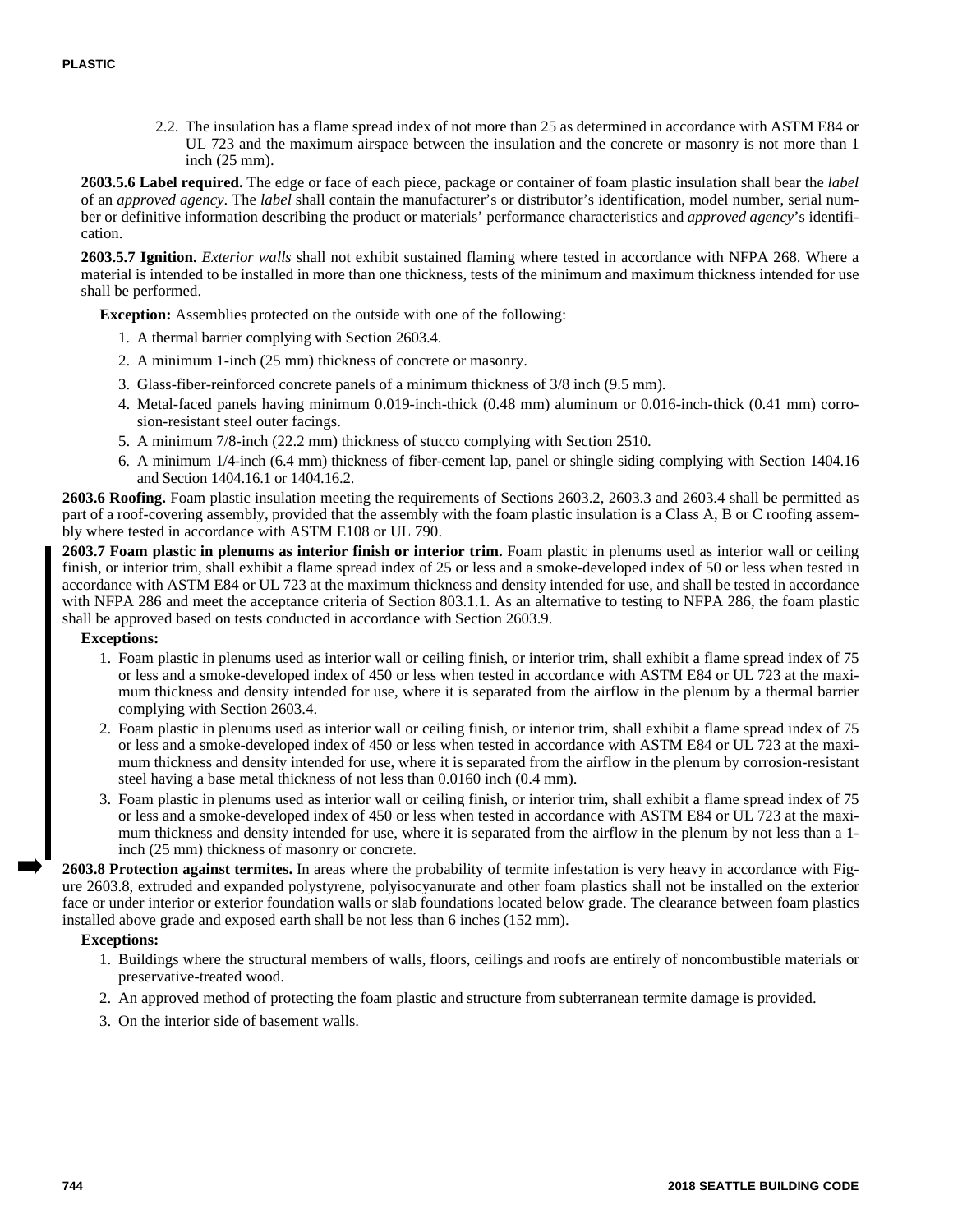

**FIGURE 2603.8 TERMITE INFESTATION PROBABILITY MAP**

**2603.9 Special approval.** Foam plastic shall not be required to comply with the requirements of Section 2603.4 or those of Section 2603.6 where specifically approved based on large-scale tests such as, but not limited to, NFPA 286 (with the acceptance criteria of Section 803.1.1.1), FM 4880, UL 1040 or UL 1715. Such testing shall be related to the actual end-use configuration and be performed on the finished manufactured foam plastic assembly in the maximum thickness intended for use. Foam plastics that are used as interior finish on the basis of special tests shall conform to the flame spread and smoke-developed requirements of Chapter 8. Assemblies tested shall include seams, joints and other typical details used in the installation of the assembly and shall be tested in the manner intended for use.

**2603.10 Wind resistance.** Foam plastic insulation complying with ASTM C578 and ASTM C1289 and used as exterior wall sheathing on framed wall assemblies shall comply with ANSI/FS 100 for wind pressure resistance.

**2603.11 Cladding attachment over foam sheathing to masonry or concrete wall construction.** Cladding shall be specified and installed in accordance with Chapter 14 and the cladding manufacturer's installation instructions or an approved design. Foam sheathing shall be attached to masonry or concrete construction in accordance with the insulation manufacturer's installation instructions or an approved design. Furring and furring attachments through foam sheathing shall be designed to resist design loads determined in accordance with Chapter 16, including support of cladding weight as applicable. Fasteners used to attach cladding or furring through foam sheathing to masonry or concrete substrates shall be approved for application into masonry or concrete material and shall be installed in accordance with the fastener manufacturer's installation instructions.

# **Exceptions:**

- 1. Where the cladding manufacturer has provided approved installation instructions for application over foam sheathing and connection to a masonry or concrete substrate, those requirements shall apply.
- 2. For exterior insulation and finish systems, refer to Section 1407.
- 3. For anchored masonry or stone veneer installed over foam sheathing, refer to Section 1404.

**2603.12 Cladding attachment over foam sheathing to cold-formed steel framing.** Cladding shall be specified and installed in accordance with Chapter 14 and the cladding manufacturer's approved installation instructions, including any limitations for use over foam plastic sheathing, or an approved design. Where used, furring and furring attachments shall be designed to resist design loads determined in accordance with Chapter 16. In addition, the cladding or furring attachments through foam sheathing to cold-formed steel framing shall meet or exceed the minimum fastening requirements of Sections 2603.12.1 and 2603.12.2, or an approved design for support of cladding weight.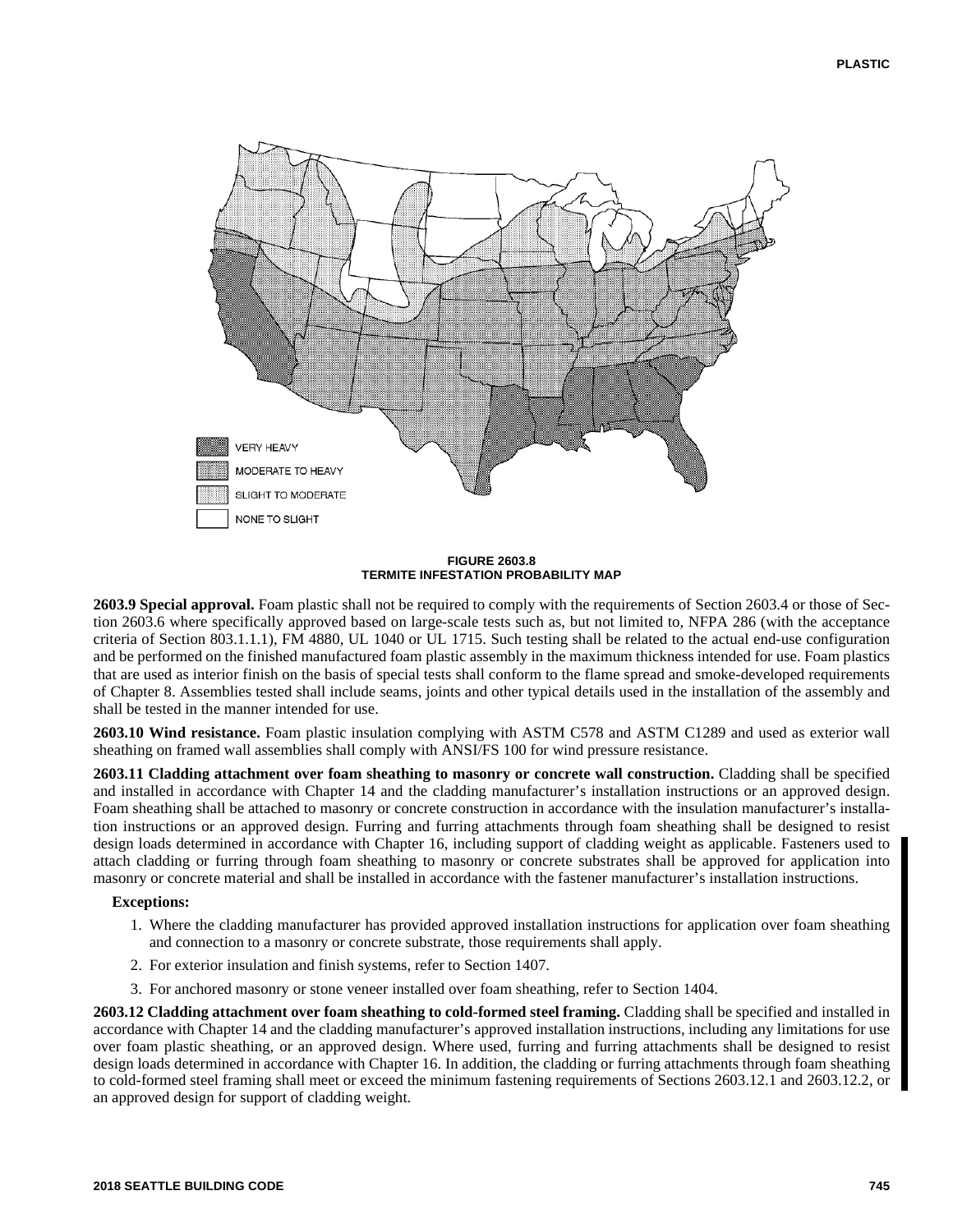## **Exceptions:**

- 1. Where the cladding manufacturer has provided approved installation instructions for application over foam sheathing, those requirements shall apply.
- 2. For exterior insulation and finish systems, refer to Section 1407.
- 3. For anchored masonry or stone veneer installed over foam sheathing, refer to Section 1404.

**2603.12.1 Direct attachment.** Where cladding is installed directly over foam sheathing without the use of furring, cladding minimum fastening requirements to support the cladding weight shall be as specified in Table 2603.12.1.

#### **TABLE 2603.12.1 CLADDING MINIMUM FASTENING REQUIREMENTS FOR DIRECT ATTACHMENT OVER FOAM PLASTIC SHEATHING TO SUPPORT CLADDING WEIGHT<sup>a</sup>**

|                                                                           | <b>CLADDING</b>                                                        | <b>CLADDING</b><br><b>FASTENER</b><br><b>VERTICAL</b><br><b>SPACING</b><br>(inches) | <b>MAXIMUM THICKNESS OF FOAM SHEATHING<sup>®</sup></b><br>(inches) |                                      |                        |        |                                      |        |        |        |  |  |
|---------------------------------------------------------------------------|------------------------------------------------------------------------|-------------------------------------------------------------------------------------|--------------------------------------------------------------------|--------------------------------------|------------------------|--------|--------------------------------------|--------|--------|--------|--|--|
| <b>CLADDING FASTENER</b><br><b>THROUGH FOAM</b><br><b>SHEATHING INTO:</b> | <b>FASTENER</b><br><b>TYPE AND</b><br><b>MINIMUM SIZE</b> <sup>b</sup> |                                                                                     |                                                                    | 16" o.c. fastener horizontal spacing |                        |        | 24" o.c. fastener horizontal spacing |        |        |        |  |  |
|                                                                           |                                                                        |                                                                                     |                                                                    |                                      | <b>Cladding weight</b> |        | <b>Cladding weight</b>               |        |        |        |  |  |
|                                                                           |                                                                        |                                                                                     | 3 psf                                                              | 11 psf                               | 18 psf                 | 25 psf | 3 psf                                | 11 psf | 18 psf | 25 psf |  |  |
|                                                                           | $#8$ screw into                                                        | 6                                                                                   | 3.00                                                               | 2.95                                 | 2.20                   | 1.45   | 3.00                                 | 2.35   | 1.25   | DR     |  |  |
|                                                                           | 33 mil steel                                                           | 8                                                                                   | 3.00                                                               | 2.55                                 | 1.60                   | 0.60   | 3.00                                 | 1.80   | DR     | DR     |  |  |
|                                                                           | or thicker                                                             | 12                                                                                  | 3.00                                                               | 1.80                                 | DR                     | DR     | 3.00                                 | 0.65   | DR     | DR     |  |  |
| Cold-formed steel<br>framing (minimum                                     | $#10$ screw                                                            | 6                                                                                   | 4.00                                                               | 3.50                                 | 2.70                   | 1.95   | 4.00                                 | 2.90   | 1.70   | 0.55   |  |  |
| penetration of steel                                                      | into 33 mil                                                            | 8                                                                                   | 4.00                                                               | 3.10                                 | 2.05                   | 1.00   | 4.00                                 | 2.25   | 0.70   | DR     |  |  |
| thickness plus<br>3 threads)                                              | steel                                                                  | 12                                                                                  | 4.00                                                               | 2.25                                 | 0.70                   | DR     | 3.70                                 | 1.05   | DR     | DR     |  |  |
|                                                                           | $#10$ screw<br>into 43 mil<br>steel or<br>thicker                      | 6                                                                                   | 4.00                                                               | 4.00                                 | 4.00                   | 3.60   | 4.00                                 | 4.00   | 3.45   | 2.70   |  |  |
|                                                                           |                                                                        | 8                                                                                   | 4.00                                                               | 4.00                                 | 3.70                   | 3.00   | 4.00                                 | 3.85   | 2.80   | 1.80   |  |  |
|                                                                           |                                                                        | 12                                                                                  | 4.00                                                               | 3.85                                 | 2.80                   | 1.80   | 4.00                                 | 3.05   | 1.50   | DR     |  |  |

For SI: 1 inch = 25.4 mm, 1 pound per square foot  $(psf) = 0.0479$  kPa, 1 pound per square inch = 0.00689 MPa.

 $DR = design required, o.c. = on center.$ 

a. Cold-formed steel framing shall be minimum 33 ksi steel for 33 mil and 43 mil steel and 50 ksi steel for 54 mil steel or thicker.

b. Screws shall comply with the requirements of AISI S240.

c. Foam sheathing shall have a minimum compressive strength of 15 pounds per square inch in accordance with ASTM C578 or ASTM C1289.

**2603.12.2 Furred cladding attachment.** Where steel or wood furring is used to attach cladding over foam sheathing, furring minimum fastening requirements to support the cladding weight shall be as specified in Table 2603.12.2. Where placed horizontally, wood furring shall be preservative-treated wood in accordance with Section 2303.1.9 or naturally durable wood and fasteners shall be corrosion resistant in accordance Section 2304.10.5. Steel furring shall have a minimum G60 galvanized coating.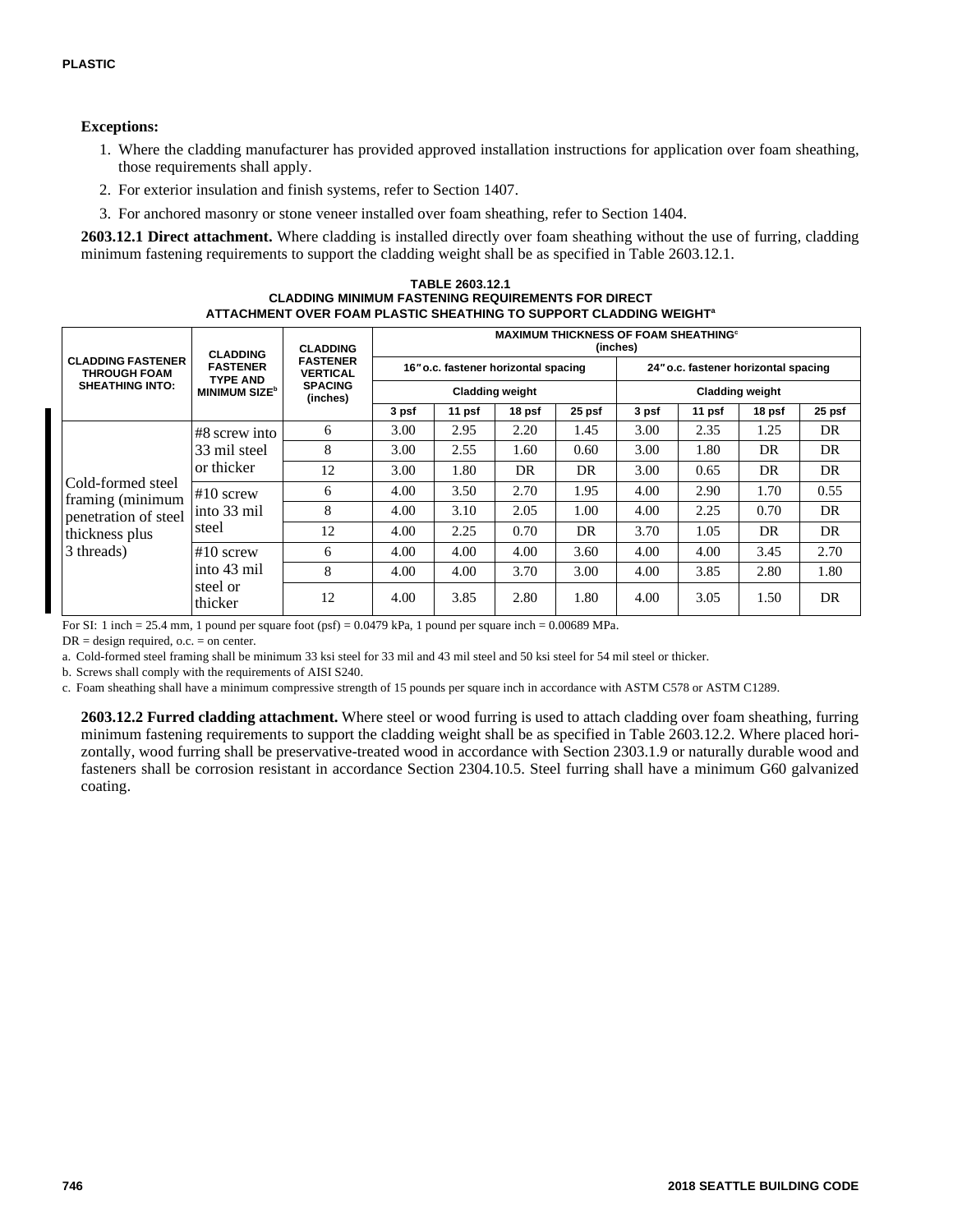#### **TABLE 2603.12.2 FURRING MINIMUM FASTENING REQUIREMENTS FOR APPLICATION OVER FOAM PLASTIC SHEATHING TO SUPPORT CLADDING WEIGHT<sup>a</sup>**

|                                                                                      |                                      | <b>FASTENER</b>                   | <b>MINIMUM</b>                         | <b>FASTENER</b>                                                                                                                                                                     | <b>MAXIMUM THICKNESS OF FOAM SHEATHING<sup>d</sup></b><br>(inches) |                                                         |        |        |              |                               |        |        |  |
|--------------------------------------------------------------------------------------|--------------------------------------|-----------------------------------|----------------------------------------|-------------------------------------------------------------------------------------------------------------------------------------------------------------------------------------|--------------------------------------------------------------------|---------------------------------------------------------|--------|--------|--------------|-------------------------------|--------|--------|--|
| <b>FURRING</b><br><b>MATERIAL</b>                                                    | <b>FRAMING</b><br><b>MEMBER</b>      | <b>TYPE AND</b><br><b>MINIMUM</b> | <b>PENETRATION</b><br><b>INTO WALL</b> | <b>SPACING IN</b><br><b>FURRING</b>                                                                                                                                                 |                                                                    | 16" o.c. furring <sup>e</sup><br><b>Cladding weight</b> |        |        |              | 24" o.c. furring <sup>e</sup> |        |        |  |
|                                                                                      |                                      | <b>SIZE</b> <sup>b</sup>          | <b>FRAMING</b><br>(inches)             | (inches)                                                                                                                                                                            |                                                                    |                                                         |        |        |              | <b>Cladding weight</b>        |        |        |  |
|                                                                                      |                                      |                                   |                                        |                                                                                                                                                                                     | 3 psf                                                              | 11 psf                                                  | 18 psf | 25 psf | 3 psf        | 11 psf                        | 18 psf | 25 psf |  |
|                                                                                      |                                      |                                   |                                        | 12                                                                                                                                                                                  | 3.00                                                               | 1.80                                                    | DR.    | DR     | 3.00         | 0.65                          | DR     | DR     |  |
|                                                                                      | 33 mil cold-<br>formed steel<br>stud | #8 screw                          | Steel thickness<br>plus 3 threads      | 16                                                                                                                                                                                  | 3.00                                                               | 1.00                                                    | DR     | DR     | 2.85         | DR                            | DR     | DR     |  |
| Minimum 33<br>mil steel fur-<br>ring or mini-<br>mum 1x<br>wood furring <sup>c</sup> |                                      |                                   |                                        | 24                                                                                                                                                                                  | 2.85                                                               | DR                                                      | DR     | DR     | 2.20         | DR                            | DR     | DR     |  |
|                                                                                      |                                      | $#10$ screw                       |                                        | 12                                                                                                                                                                                  | 4.00                                                               | 2.25                                                    | 0.70   | DR     | 3.70<br>1.05 | DR                            | DR     |        |  |
|                                                                                      |                                      |                                   |                                        | 1.45<br>3.85<br>DR<br>16                                                                                                                                                            | DR                                                                 | 3.40                                                    | DR     | DR     | DR           |                               |        |        |  |
|                                                                                      |                                      |                                   |                                        | 24                                                                                                                                                                                  | 3.40                                                               | DR                                                      | DR     | DR     | 2.70         | DR                            | DR     | DR     |  |
|                                                                                      | 43 mil or<br>thicker                 | #8 Screw                          |                                        | 12                                                                                                                                                                                  | 3.00                                                               | 1.80                                                    | DR     | DR     | 3.00         | 0.65                          | DR     | DR     |  |
|                                                                                      |                                      |                                   |                                        | 16                                                                                                                                                                                  | 3.00                                                               | 1.00                                                    | DR     | DR     | 2.85         | DR                            | DR     | DR     |  |
|                                                                                      |                                      |                                   |                                        | 24                                                                                                                                                                                  | 2.85                                                               | DR                                                      | DR     | DR     | 2.20         | DR                            | DR     | DR     |  |
|                                                                                      | cold-formed                          | $#10$ screw                       |                                        | 12                                                                                                                                                                                  | 4.00                                                               | 3.85                                                    | 2.80   | 1.80   | 4.00         | 3.05                          | 1.50   | DR     |  |
|                                                                                      | steel stud                           |                                   |                                        | Steel thickness<br>plus 3 threads<br>Steel thickness<br>plus 3 threads<br>Steel thickness<br>1.95<br>16<br>4.00<br>3.30<br>0.60<br>plus 3 threads<br>2.25<br>DR<br>24<br>4.00<br>DR |                                                                    | 4.00                                                    | 2.25   | DR     | DR           |                               |        |        |  |
|                                                                                      |                                      |                                   |                                        |                                                                                                                                                                                     |                                                                    |                                                         |        |        | 4.00         | 0.65                          | DR     | DR     |  |

For SI: 1 inch  $= 25.4$  mm, 1 pound per square foot (psf)  $= 0.0479$  kPa, 1 pound per square inch  $= 0.00689$  MPa.

DR = Design Required, o.c. = on center.

a. Wood furring shall be spruce-pine-fir or any softwood species with a specific gravity of 0.42 or greater. Steel furring shall be minimum 33 ksi steel. Coldformed steel studs shall be minimum 33 ksi steel for 33 mil and 43 mil thickness and 50 ksi steel for 54 mil steel or thicker.

b. Screws shall comply with the requirements of AISI S240.

c. Where the required cladding fastener penetration into wood material exceeds 3/4 inch and is not more than 1-1/2 inches, a minimum 2-inch nominal wood furring or an approved design shall be used.

d. Foam sheathing shall have a minimum compressive strength of 15 pounds per square inch in accordance with ASTM C578 or ASTM C1289.

e. Furring shall be spaced not more than 24 inches on center, in a vertical or horizontal orientation. In a vertical orientation, furring shall be located over wall studs and attached with the required fastener spacing. In a horizontal orientation, the indicated 8-inch and 12-inch fastener spacing in furring shall be achieved by use of two fasteners into studs at 16 inches and 24 inches on center, respectively.

**2603.13 Cladding attachment over foam sheathing to wood framing.** Cladding shall be specified and installed in accordance with Chapter 14 and the cladding manufacturer's installation instructions. Where used, furring and furring attachments shall be designed to resist design loads determined in accordance with Chapter 16. In addition, the cladding or furring attachments through foam sheathing to framing shall meet or exceed the minimum fastening requirements of Section 2603.13.1 or 2603.13.2, or an approved design for support of cladding weight.

### **Exceptions:**

- 1. Where the cladding manufacturer has provided approved installation instructions for application over foam sheathing, those requirements shall apply.
- 2. For exterior insulation and finish systems, refer to Section 1407.
- 3. For anchored masonry or stone veneer installed over foam sheathing, refer to Section 1404.

**2603.13.1 Direct attachment.** Where cladding is installed directly over foam sheathing without the use of furring, minimum fastening requirements to support the cladding weight shall be as specified in Table 2603.13.1.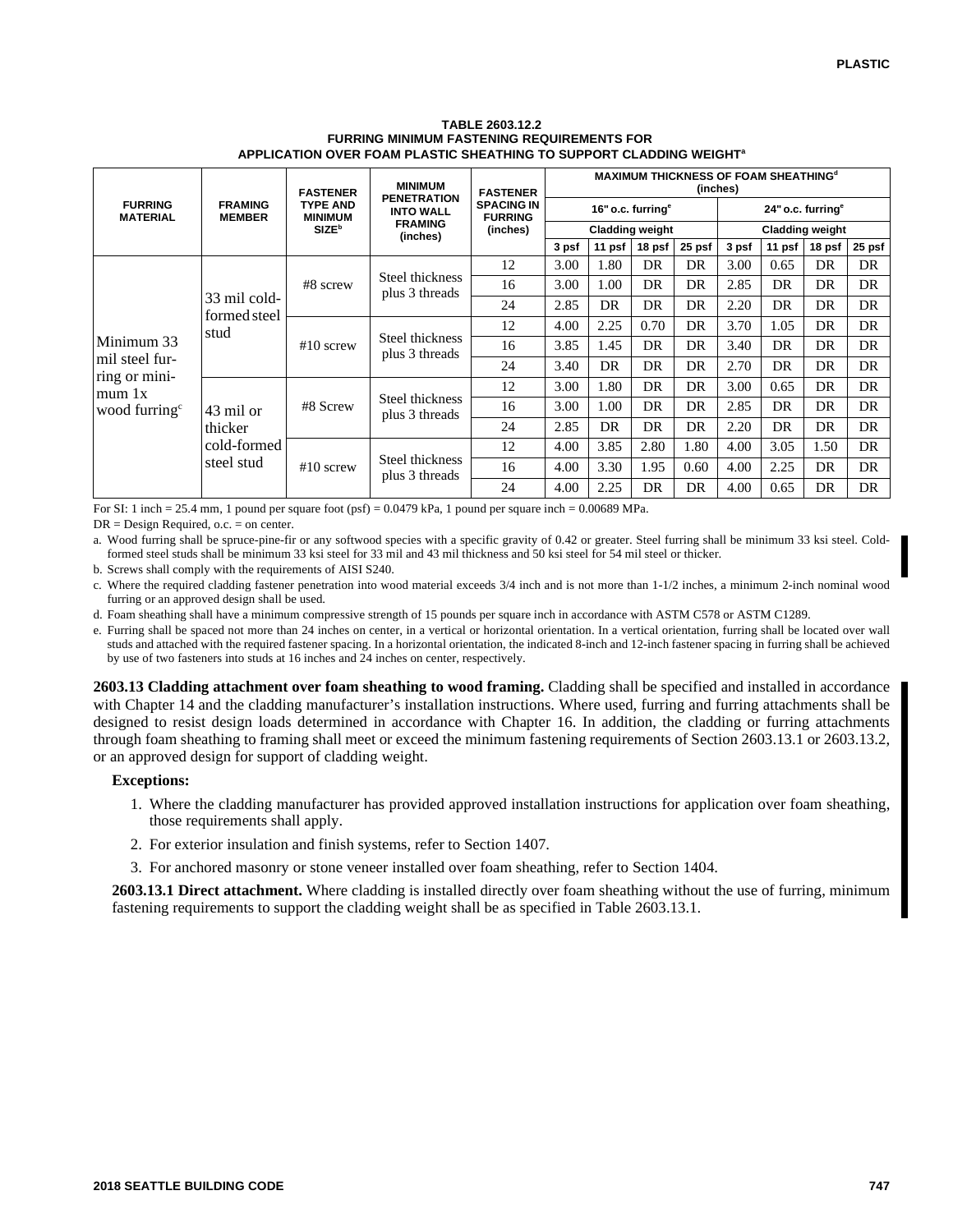| <b>CLADDING</b>                  | <b>CLADDING</b>          | <b>CLADDING</b>                    | <b>MAXIMUM THICKNESS OF FOAM SHEATHING<sup>c</sup> (INCHES)</b> |                                      |                         |        |                                      |        |        |        |  |  |
|----------------------------------|--------------------------|------------------------------------|-----------------------------------------------------------------|--------------------------------------|-------------------------|--------|--------------------------------------|--------|--------|--------|--|--|
| <b>FASTENER</b>                  | <b>FASTENER TYPE</b>     | <b>FASTENER</b><br><b>VERTICAL</b> |                                                                 | 16" o.c. fastener horizontal spacing |                         |        | 24" o.c. fastener horizontal spacing |        |        |        |  |  |
| <b>THROUGH FOAM</b>              | <b>AND MINIMUM</b>       | <b>SPACING</b>                     |                                                                 |                                      | <b>Cladding weight:</b> |        | <b>Cladding weight:</b>              |        |        |        |  |  |
| <b>SHEATHING INTO:</b>           | <b>SIZE</b> <sup>b</sup> | (INCHES)                           | 3 psf                                                           | 11 psf                               | 18 psf                  | 25 psf | 3 psf                                | 11 psf | 18 psf | 25 psf |  |  |
|                                  |                          | 6                                  | 2.00                                                            | 1.45                                 | 0.75                    | DR     | 2.00                                 | 0.85   | DR     | DR     |  |  |
|                                  | 0.113"<br>diameter nail  | 8                                  | 2.00                                                            | 1.00                                 | DR                      | DR     | 2.00                                 | 0.55   | DR     | DR     |  |  |
|                                  |                          | 12                                 | 2.00                                                            | 0.55                                 | DR                      | DR     | 1.85                                 | DR     | DR     | DR     |  |  |
|                                  | 0.120"<br>diameter nail  | 6                                  | 3.00                                                            | 1.70                                 | 0.90                    | 0.55   | 3.00                                 | 1.05   | 0.50   | DR     |  |  |
|                                  |                          | 8                                  | 3.00                                                            | 1.20                                 | 0.60                    | DR     | 3.00                                 | 0.70   | DR     | DR     |  |  |
| Wood Framing<br>$minimum 1-1/4-$ |                          | 12                                 | 3.00                                                            | 0.70                                 | DR                      | DR     | 2.15                                 | DR     | DR     | DR     |  |  |
| inch penetration)                | 0.131"<br>diameter nail  | 6                                  | 4.00                                                            | 2.15                                 | 1.20                    | 0.75   | 4.00                                 | 1.35   | 0.70   | DR     |  |  |
|                                  |                          | 8                                  | 4.00                                                            | 1.55                                 | 0.80                    | DR     | 4.00                                 | 0.90   | DR     | DR     |  |  |
|                                  |                          | 12                                 | 4.00                                                            | 0.90                                 | DR                      | DR     | 2.70                                 | 0.50   | DR     | DR     |  |  |
|                                  |                          | 6                                  | 4.00                                                            | 3.55                                 | 2.05                    | 1.40   | 4.00                                 | 2.25   | 1.25   | 0.80   |  |  |
|                                  | 0.162"<br>diameter nail  | 8                                  | 4.00                                                            | 2.55                                 | 1.45                    | 0.95   | 4.00                                 | 1.60   | 0.85   | 0.50   |  |  |
|                                  |                          | 12                                 | 4.00                                                            | 1.60                                 | 0.85                    | 0.50   | 4.00                                 | 0.95   | DR     | DR     |  |  |

#### **TABLE 2603.13.1 CLADDING MINIMUM FASTENING REQUIREMENTS FOR DIRECT ATTACHMENT OVER FOAM PLASTIC SHEATHING TO SUPPORT CLADDING WEIGHT<sup>a</sup>**

For SI: 1 inch =  $25.4$  mm, 1 pound per square foot (psf) =  $0.0479$  kPa.

DR = Design Required, o.c. = on center.

a. Wood framing shall be spruce-pine-fir or any wood species with a specific gravity of 0.42 or greater in accordance with ANSI/AWC NDS.

b. Nail fasteners shall comply with ASTM F1667, except nail length shall be permitted to exceed ASTM F1667 standard lengths.

c. Foam sheathing shall have a minimum compressive strength of 15 psi in accordance with ASTM C578 or ASTM C1289.

**2603.13.2 Furred cladding attachment.** Where wood furring is used to attach cladding over foam sheathing, furring minimum fastening requirements to support the cladding weight shall be as specified in Table 2603.13.2. Where placed horizontally, wood furring shall be preservative-treated wood in accordance with Section 2303.1.9 or naturally durable wood and fasteners shall be corrosion resistant in accordance with Section 2304.10.5.

#### **TABLE 2603.13.2 FURRING MINIMUM FASTENING REQUIREMENTS FOR APPLICATION OVER FOAM PLASTIC SHEATHING TO SUPPORT CLADDING WEIGHTa, b**

|                                                  |                    |                                           |                                                   |      |                                              |                               |        |        |                               | MAXIMUM THICKNESS OF FOAM SHEATHING <sup>d</sup> (INCHES) |        |        |        |
|--------------------------------------------------|--------------------|-------------------------------------------|---------------------------------------------------|------|----------------------------------------------|-------------------------------|--------|--------|-------------------------------|-----------------------------------------------------------|--------|--------|--------|
|                                                  |                    |                                           |                                                   | Z    |                                              | 16" o.c. furring <sup>e</sup> |        |        | 24" o.c. furring <sup>e</sup> |                                                           |        |        |        |
|                                                  |                    |                                           |                                                   |      |                                              | Siding weight:                |        |        | Siding weight:                |                                                           |        |        |        |
| FURRING MATERIAL                                 | FRAMING MEMBER     | <b>FASTENER TYPE<br/>AND MINIMUM SIZE</b> | MINIMUM PENETRATION INTO<br>WALL FRAMING (INCHES) |      | <b>FASTENER SPACING<br/>FURRING (INCHES)</b> | 3 psf                         | 11 psf | 18 psf | 25 psf                        | 3 psf                                                     | 11 psf | 18 psf | 25 psf |
|                                                  |                    | 0.131"                                    | $1 - 1/4$<br>nail                                 | 8    | 4.00                                         | 2.45                          | 1.45   | 0.95   | 4.00                          | 1.60                                                      | 0.85   | DR     |        |
|                                                  |                    | diameter                                  |                                                   | 12   | 4.00                                         | 1.60                          | 0.85   | DR     | 4.00                          | 0.95                                                      | DR     | DR     |        |
|                                                  |                    |                                           |                                                   | 16   | 4.00                                         | 1.10                          | DR     | DR     | 3.05                          | 0.60                                                      | DR     | DR     |        |
|                                                  |                    | 0.162"                                    |                                                   | 8    | 4.00                                         | 4.00                          | 2.45   | 1.60   | 4.00                          | 2.75                                                      | 1.45   | 0.85   |        |
|                                                  | diameter           | $1 - 1/4$                                 | 12                                                | 4.00 | 2.75                                         | 1.45                          | 0.85   | 4.00   | 1.65                          | 0.75                                                      | DR     |        |        |
|                                                  | Minimum<br>Minimum | nail                                      |                                                   | 16   | 4.00                                         | 1.90                          | 0.95   | DR     | 4.00                          | 1.05                                                      | DR     | DR     |        |
| 1x Wood<br>2x Wood<br>Furring $\epsilon$<br>Stud | No. 10<br>wood     | 1                                         | 12                                                | 4.00 | 2.30                                         | 1.20                          | 0.70   | 4.00   | 1.40                          | 0.60                                                      | DR     |        |        |
|                                                  |                    |                                           | 16                                                | 4.00 | 1.65                                         | 0.75                          | DR     | 4.00   | 0.90                          | DR                                                        | DR     |        |        |
|                                                  |                    | screw                                     |                                                   | 24   | 4.00                                         | 0.90                          | DR     | DR     | 2.85                          | DR                                                        | DR     | DR     |        |
|                                                  |                    | $1/4$ " lag<br>screw                      | $1 - 1/2$                                         | 12   | 4.00                                         | 2.65                          | 1.50   | 0.90   | 4.00                          | 1.65                                                      | 0.80   | DR     |        |
|                                                  |                    |                                           |                                                   | 16   | 4.00                                         | 1.95                          | 0.95   | 0.50   | 4.00                          | 1.10                                                      | DR     | DR     |        |
|                                                  |                    |                                           |                                                   | 24   | 4.00                                         | 1.10                          | DR     | DR     | 3.25                          | 0.50                                                      | DR     | DR     |        |

For SI: 1 inch = 25.4 mm, 1 pound per square foot (psf) =  $0.0479$  kPa, 1 pound per square inch =  $0.00689$  MPa.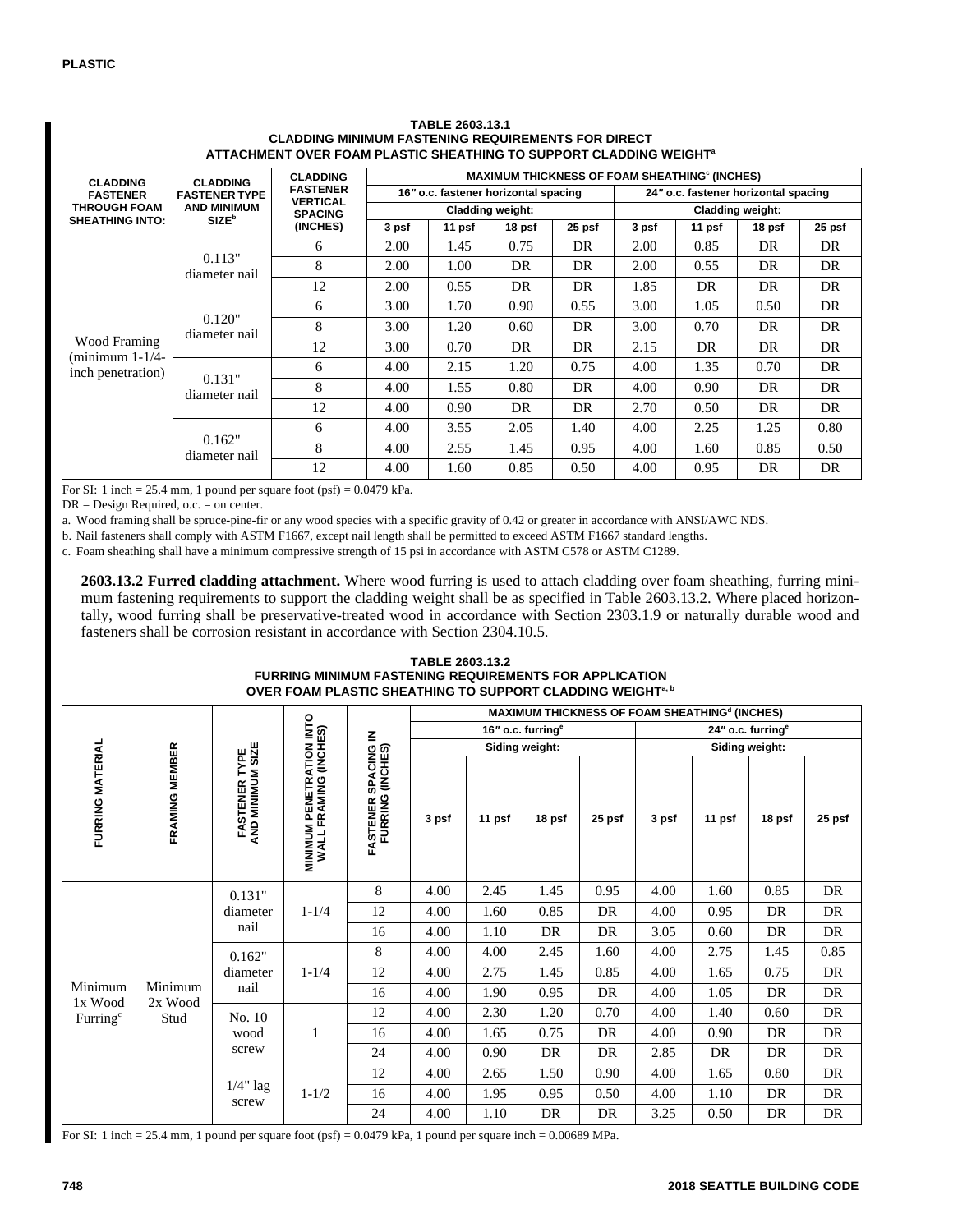DR = Design Required, o.c. = on center.

- a. Wood framing and furring shall be spruce-pine-fir or any wood species with a specific gravity of 0.42 or greater in accordance with ANSI/AWC NDS.
- b. Nail fasteners shall comply with ASTM F1667, except nail length shall be permitted to exceed ASTM F1667 standard lengths.
- c. Where the required cladding fastener penetration into wood material exceeds 3/4 inch and is not more than 1-1/2 inches, a minimum 2-inch nominal wood furring or an approved design shall be used.
- d. Foam sheathing shall have a minimum compressive strength of 15 psi in accordance with ASTM C578 or ASTM C1289.
- e. Furring shall be spaced not greater than 24 inches on center in a vertical or horizontal orientation. In a vertical orientation, furring shall be located over wall studs and attached with the required fastener spacing. In a horizontal orientation, the indicated 8-inch and 12-inch fastener spacing in furring shall be achieved by use of two fasteners into studs at 16 inches and 24 inches on center, respectively.

## **SECTION 2604 INTERIOR FINISH AND TRIM**

**2604.1 General.** Plastic materials installed as interior finish or *trim* shall comply with Chapter 8. Foam plastics shall only be installed as interior finish where approved in accordance with the special provisions of Section 2603.9. Foam plastics that are used as interior finish shall meet the flame spread and smoke-developed index requirements for interior finish in accordance with Chapter 8. Foam plastics installed as interior *trim* shall comply with Section 2604.2.

**2604.1.1 Plenums.** Foam plastics installed in plenums as interior wall or ceiling finish shall comply with Section 2603.7. Foam plastics installed in plenums as interior trim shall comply with Sections 2604.2 and 2603.7.

**[F] 2604.2 Interior trim.** Foam plastic used as interior *trim* shall comply with Sections 2604.2.1 through 2604.2.4.

 $[F]$  2604.2.1 Density. The minimum density of the interior *trim* shall be 20 pcf (320 kg/m<sup>3</sup>).

**[F] 2604.2.2 Thickness.** The maximum thickness of the interior *trim* shall be 1/2 inch (12.7 mm) and the maximum width shall be 8 inches (204 mm).

**[F] 2604.2.3 Area limitation.** The interior *trim* shall not constitute more than 10 percent of the specific wall or ceiling areas to which it is attached.

**[F] 2604.2.4 Flame spread.** The flame spread index shall not exceed 75 where tested in accordance with ASTM E84 or UL 723. The smoke-developed index shall not be limited.

**Exception:** Where the interior *trim* material has been tested as an interior finish in accordance with NFPA 286 and complies with the acceptance criteria in Section 803.1.1.1, it shall not be required to be tested for flame spread index in accordance with ASTM E84 or UL 723.

# **SECTION 2605 PLASTIC VENEER**

**2605.1 Interior use.** Where used within a building, plastic veneer shall comply with the interior finish requirements of Chapter 8.

**2605.2 Exterior use.** Exterior plastic veneer, other than plastic siding, shall be permitted to be installed on the *exterior walls* of buildings of any type of construction in accordance with all of the following requirements:

- 1. Plastic veneer shall comply with Section 2606.4.
- 2. Plastic veneer shall not be attached to any exterior wall to a height greater than 50 feet (15 240 mm) above grade.
- 3. Sections of plastic veneer shall not exceed 300 square feet  $(27.9 \text{ m}^2)$  in area and shall be separated by not less than 4 feet (1219 mm) vertically.

**Exception:** The area and separation requirements and the smoke-density limitation are not applicable to plastic veneer applied to buildings constructed of Type VB construction, provided that the walls are not required to have a fire-resistance rating.

**2605.3 Plastic siding.** Plastic siding shall comply with the requirements of Sections 1403 and 1404.

## **SECTION 2606 LIGHT-TRANSMITTING PLASTICS**

**2606.1 General.** The provisions of this section and Sections 2607 through 2611 shall govern the quality and methods of application of light-transmitting plastics for use as light-transmitting materials in buildings and structures. Foam plastics shall comply with Section 2603. Light-transmitting plastic materials that meet the other code requirements for walls and roofs shall be permitted to be used in accordance with the other applicable chapters of the code.

**2606.2 Approval for use.** Sufficient technical data shall be submitted to substantiate the proposed use of any light-transmitting material, as approved by the *building official* and subject to the requirements of this section.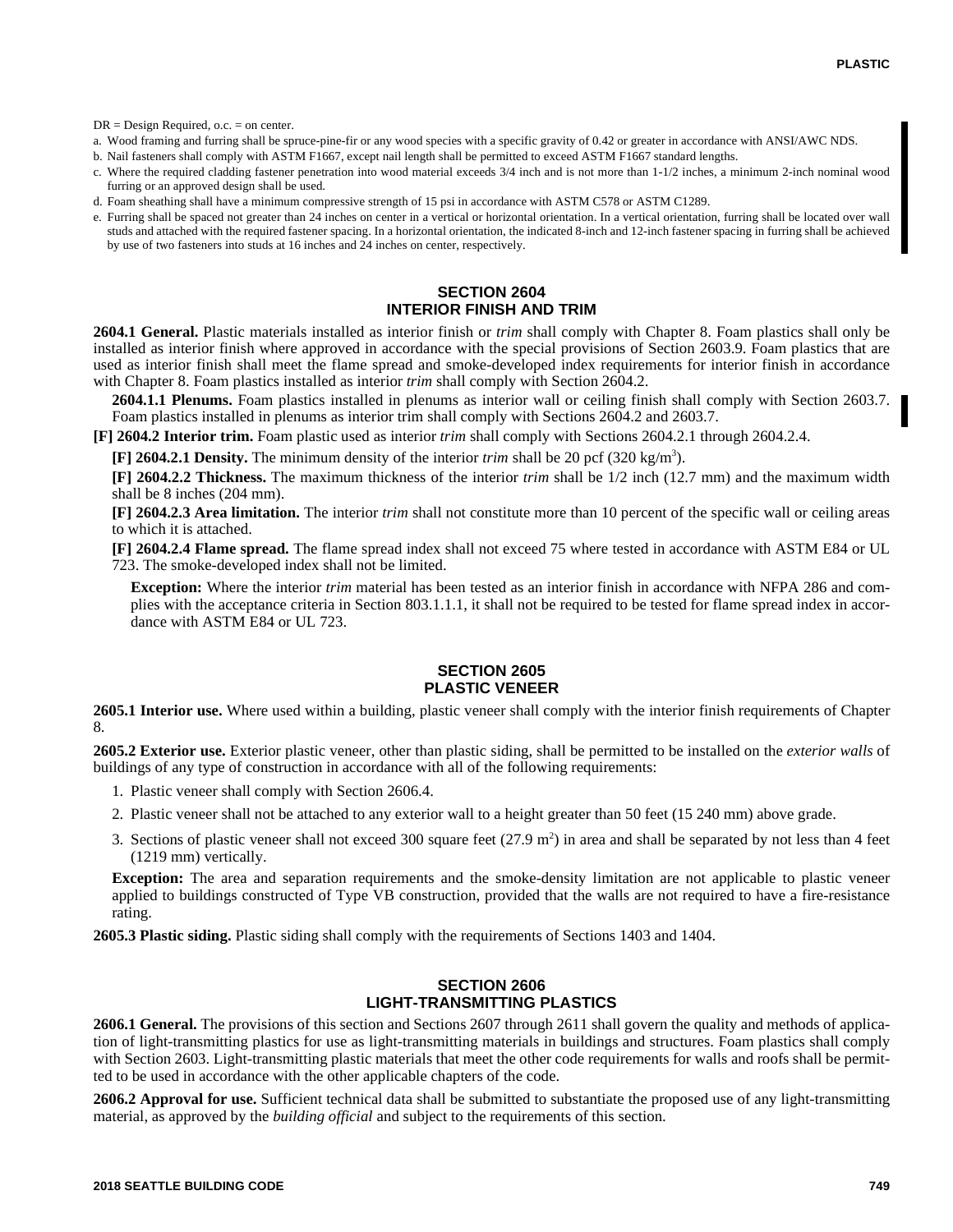**2606.3 Identification.** Each unit or package of light-transmitting plastic shall be identified with a *mark* or decal satisfactory to the *building official*, which includes identification as to the material classification.

**2606.4 Specifications.** Light-transmitting plastics, including thermoplastic, thermosetting or reinforced thermosetting plastic material, shall have a self-ignition temperature of 650°F (343°C) or greater where tested in accordance with ASTM D1929; a smoke-developed index not greater than 450 where tested in the manner intended for use in accordance with ASTM E84 or UL 723, or a maximum average smoke density rating not greater than 75 where tested in the thickness intended for use in accordance with ASTM D2843 and shall conform to one of the following combustibility classifications:

**Class CC1:** Plastic materials that have a burning extent of 1 inch (25 mm) or less where tested at a nominal thickness of 0.060 inch (1.5 mm), or in the thickness intended for use, in accordance with ASTM D635.

**Class CC2:** Plastic materials that have a burning rate of 2-1/2 inches per minute (1.06 mm/s) or less where tested at a nominal thickness of 0.060 inch (1.5 mm), or in the thickness intended for use, in accordance with ASTM D635.

**2606.5 Structural requirements.** Light-transmitting plastic materials in their assembly shall be of adequate strength and durability to withstand the loads indicated in Chapter 16. Technical data shall be submitted to establish stresses, maximum unsupported spans and such other information for the various thicknesses and forms used as deemed necessary by the *building official*.

**2606.6 Fastening.** Fastening shall be adequate to withstand the loads in Chapter 16. Proper allowance shall be made for expansion and contraction of light-transmitting plastic materials in accordance with accepted data on the coefficient of expansion of the material and other material in conjunction with which it is employed.

**2606.7 Light-diffusing systems.** Unless the building is equipped throughout with an *automatic sprinkler system* in accordance with Section 903.3.1.1, light-diffusing systems shall not be installed in the following occupancies and locations:

- 1. Group A with an *occupant load* of 1,000 or more.
- 2. Theaters with a stage and proscenium opening and an *occupant load* of 700 or more.
- 3. Group I-2.
- 4. Group I-3.
- 5. Interior exit stairways and ramps and *exit* passageways.

**2606.7.1 Support.** Light-transmitting plastic diffusers shall be supported directly or indirectly from ceiling or roof construction by use of noncombustible hangers. Hangers shall be not less than No. 12 steel-wire gage (0.106 inch) galvanized wire or equivalent.

**2606.7.2 Installation.** Light-transmitting plastic diffusers shall comply with Chapter 8 unless the light-transmitting plastic diffusers will fall from the mountings before igniting, at an ambient temperature of not less than  $200^\circ$ F (111 $^\circ$ C) below the ignition temperature of the panels. The panels shall remain in place at an ambient room temperature of  $175^\circ$ F ( $79^\circ$ C) for a period of not less than 15 minutes.

**2606.7.3 Size limitations.** Individual panels or units shall not exceed 10 feet (3048 mm) in length nor 30 square feet (2.79 m<sup>2</sup>) in area.

**2606.7.4 Fire suppression system.** In buildings that are equipped throughout with an *automatic sprinkler system* in accordance with Section 903.3.1.1, plastic light-diffusing systems shall be protected both above and below unless the sprinkler system has been specifically approved for installation only above the light-diffusing system. Areas of light-diffusing systems that are protected in accordance with this section shall not be limited.

**2606.7.5 Electrical luminaires.** Light-transmitting plastic panels and light-diffuser panels that are installed in approved electrical luminaires shall comply with the requirements of Chapter 8 unless the light-transmitting plastic panels conform to the requirements of Section 2606.7.2. The area of approved light-transmitting plastic materials that is used in required *exits* or *corridors* shall not exceed 30 percent of the aggregate area of the ceiling in which such panels are installed, unless the building is equipped throughout with an *automatic sprinkler system* in accordance with Section 903.3.1.1.

**2606.8 Partitions.** Light-transmitting plastics used in or as partitions shall comply with the requirements of Chapters 6 and 8. **2606.9 Bathroom accessories.** Light-transmitting plastics shall be permitted as glazing in shower stalls, shower doors, bathtub enclosures and similar accessory units. Safety glazing shall be provided in accordance with Chapter 24.

**2606.10 Awnings, patio covers and similar structures.** *Awnings* constructed of light-transmitting plastics shall be constructed in accordance with the provisions specified in Section 3105 and Chapter 32 for projections. Patio covers constructed of lighttransmitting plastics shall comply with Section 2606. Light-transmitting plastics used in canopies at motor fuel-dispensing facilities shall comply with Section 2606, except as modified by Section 406.7.2.

**2606.11 Greenhouses.** Light-transmitting plastics shall be permitted in lieu of glass in greenhouses.

**2606.12 Solar collectors.** Light-transmitting plastic covers on solar collectors having noncombustible sides and bottoms shall be permitted on buildings not over three *stories above grade plane* or 9,000 square feet (836.1 m<sup>2</sup>) in total floor area, provided that the light-transmitting plastic cover does not exceed 33.33 percent of the roof area for CC1 materials or 25 percent of the roof area for CC2 materials.

**Exception:** Light-transmitting plastic covers having a thickness of 0.010 inch (0.3 mm) or less shall be permitted to be of any plastic material provided that the area of the solar collectors does not exceed 33.33 percent of the roof area.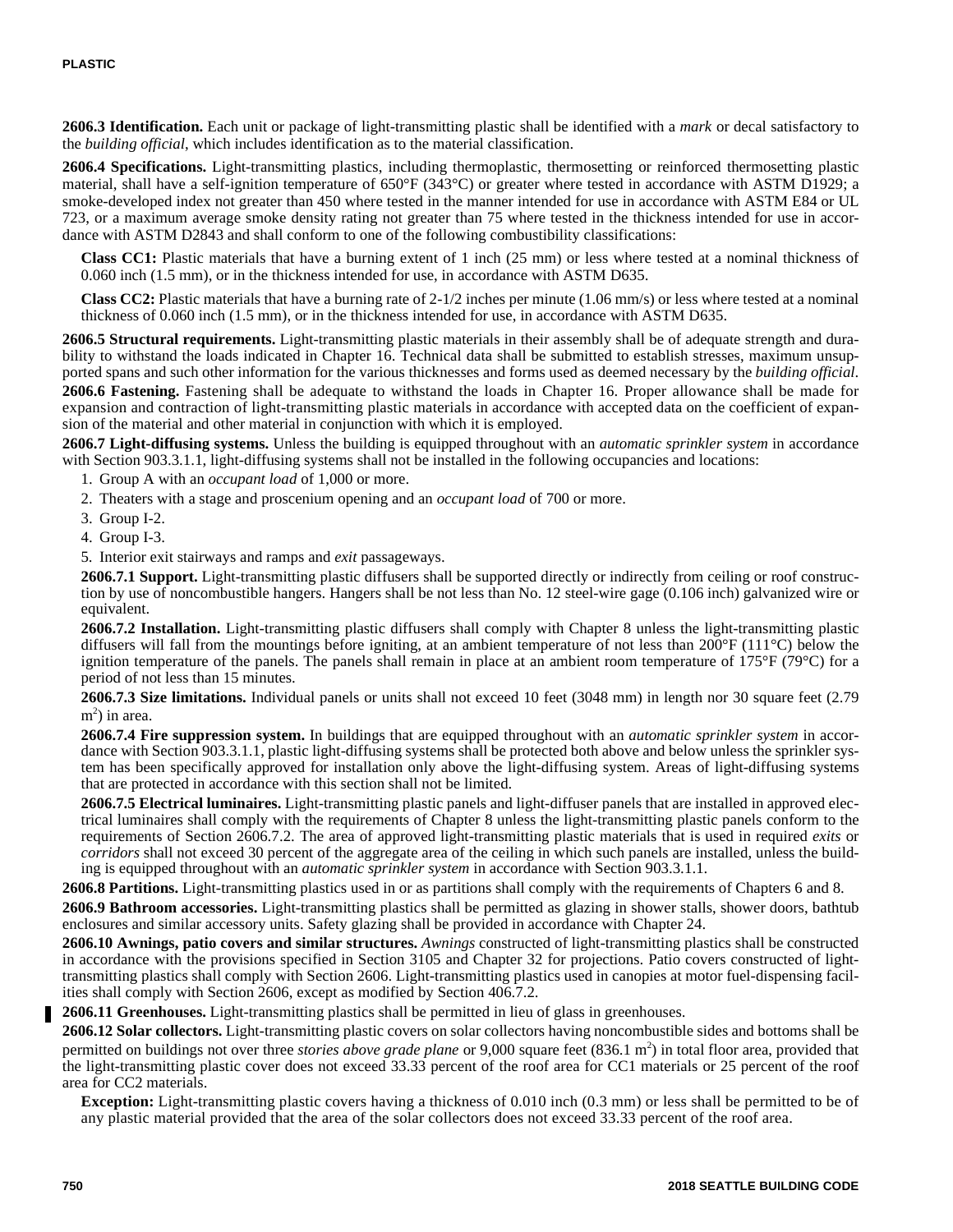## **SECTION 2607 LIGHT-TRANSMITTING PLASTIC WALL PANELS**

**2607.1 General.** Light-transmitting plastics shall not be used as wall panels in *exterior walls* in occupancies in Groups A-l, A-2, H, I-2 and I-3. In other groups, light-transmitting plastics shall be permitted to be used as wall panels in *exterior walls*, provided that the walls are not required to have a fire-resistance rating and the installation conforms to the requirements of this section. Such panels shall be erected and anchored on a foundation, waterproofed or otherwise protected from moisture absorption and sealed with a coat of mastic or other approved waterproof coating. Light-transmitting plastic wall panels shall comply with Section 2606.

**2607.2 Installation.** *Exterior wall* panels installed as provided for herein shall not alter the type of construction classification of the building.

**2607.3 Height limitation.** Light-transmitting plastics shall not be installed more than 75 feet (22 860 mm) above *grade plane*, except as allowed by Section 2607.5.

**2607.4 Area limitation and separation.** The maximum area of a single wall panel and minimum vertical and horizontal separation requirements for exterior light-transmitting plastic wall panels shall be as provided for in Table 2607.4. The maximum percentage of wall area of any *story* in light-transmitting plastic wall panels shall not exceed that indicated in Table 2607.4 or the percentage of unprotected openings permitted by Section 705.8, whichever is smaller.

#### **Exceptions:**

- 1. In structures provided with approved flame barriers extending 30 inches (760 mm) beyond the *exterior wall* in the plane of the floor, a vertical separation is not required at the floor except that provided by the vertical thickness of the flame barrier projection.
- 2. Veneers of approved weather-resistant light-transmitting plastics used as exterior siding in buildings of Type V construction in compliance with Section 1405.
- 3. The area of light-transmitting plastic wall panels in *exterior walls* of greenhouses shall be exempt from the area limitations of Table 2607.4 but shall be limited as required for unprotected openings in accordance with Section 705.8.

| <b>FIRE SEPARATION DISTANCE</b> | <b>CLASS OF</b><br><b>PLASTIC</b> | <b>MAXIMUM PERCENTAGE</b><br><b>AREA OF EXTERIOR</b><br><b>WALL IN PLASTIC WALL</b> | <b>MAXIMUM SINGLE AREA</b><br>OF PLASTIC WALL PANELS | <b>MINIMUM SEPARATION OF PLASTIC WALL</b><br><b>PANELS (feet)</b> |            |  |
|---------------------------------|-----------------------------------|-------------------------------------------------------------------------------------|------------------------------------------------------|-------------------------------------------------------------------|------------|--|
| (feet)                          |                                   | <b>PANELS</b>                                                                       | (square feet)                                        | Vertical                                                          | Horizontal |  |
| Less than 6                     |                                   | Not Permitted                                                                       | Not Permitted                                        |                                                                   |            |  |
| 6 or more but less than 11      | CC1                               | 10                                                                                  | 50                                                   |                                                                   |            |  |
|                                 | CC2                               | Not Permitted                                                                       | Not Permitted                                        |                                                                   |            |  |
| 11 or more but less than        | CC <sub>1</sub>                   | 25                                                                                  | 90                                                   | 6                                                                 |            |  |
| or equal to 30                  | CC2                               | 15                                                                                  | 70                                                   |                                                                   |            |  |
| Over 30                         | CC1                               | 50                                                                                  | Not Limited                                          | 3 <sup>b</sup>                                                    |            |  |
|                                 | CC2                               | 50                                                                                  | 100                                                  | 6 <sup>b</sup>                                                    |            |  |

**TABLE 2607.4 AREA LIMITATION AND SEPARATION REQUIREMENTS FOR LIGHT-TRANSMITTING PLASTIC WALL PANELS<sup>a</sup>**

For SI: 1 foot = 304.8 mm, 1 square foot =  $0.0929$  m<sup>2</sup>.

a. For combinations of plastic glazing and plastic wall panel areas permitted, see Section 2607.6.

b. For reductions in vertical separation allowed, see Section 2607.4.

**2607.5 Automatic sprinkler system.** Where the building is equipped throughout with an *automatic sprinkler system* in accordance with Section 903.3.1.1, the maximum percentage area of *exterior wall* in any *story* in light-transmitting plastic wall panels and the maximum square footage of a single area given in Table 2607.4 shall be increased 100 percent, but the area of lighttransmitting plastic wall panels shall not exceed 50 percent of the wall area in any story, or the area permitted by Section 705.8 for unprotected openings, whichever is smaller. These installations shall be exempt from height limitations.

**2607.6 Combinations of glazing and wall panels.** Combinations of light-transmitting plastic glazing and light-transmitting plastic wall panels shall be subject to the area, height and percentage limitations and the separation requirements applicable to the class of light-transmitting plastic as prescribed for light-transmitting plastic wall panel installations.

## **SECTION 2608 LIGHT-TRANSMITTING PLASTIC GLAZING**

**2608.1 Buildings of Type VB construction.** Openings in the *exterior walls* of buildings of Type VB construction, where not required to be protected by Section 705, shall be permitted to be glazed or equipped with light-transmitting plastic. Light-transmitting plastic glazing shall comply with Section 2606.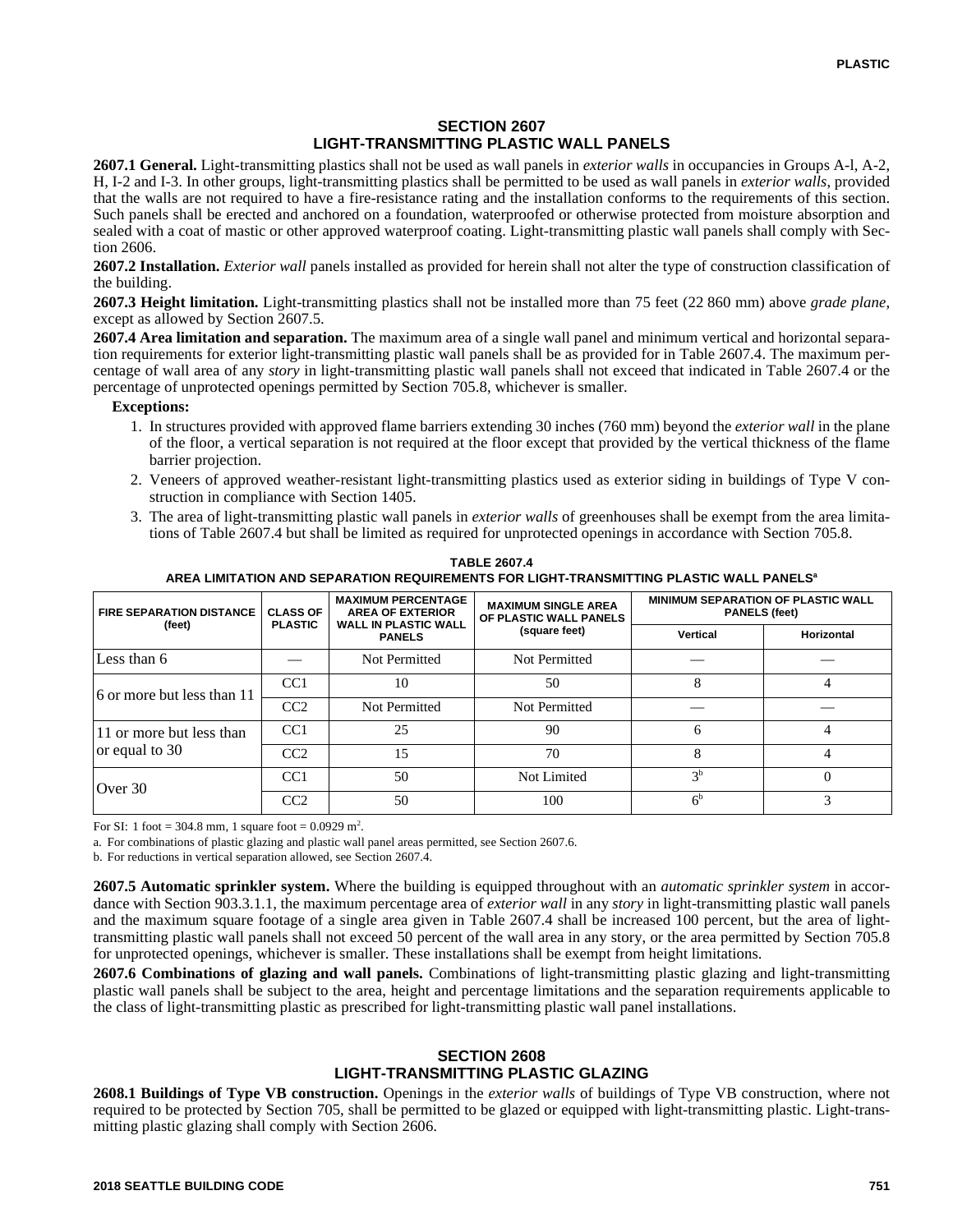**2608.2 Buildings of other types of construction.** Openings in the *exterior walls* of buildings of types of construction other than Type VB, where not required to be protected by Section 705, shall be permitted to be glazed or equipped with light-transmitting plastic in accordance with Section 2606 and all of the following:

1. The aggregate area of light-transmitting plastic glazing shall not exceed 25 percent of the area of any wall face of the *story* in which it is installed. The area of a single pane of glazing installed above the first *story above grade plane* shall not exceed 16 square feet  $(1.5 \text{ m}^2)$  and the vertical dimension of a single pane shall not exceed 4 feet (1219 mm).

**Exception:** Where an *automatic sprinkler system* is provided throughout in accordance with Section 903.3.1.1, the area of allowable glazing shall be increased to not more than 50 percent of the wall face of the *story* in which it is installed with no limit on the maximum dimension or area of a single pane of glazing.

2. Approved flame barriers extending 30 inches (762 mm) beyond the *exterior wall* in the plane of the floor, or vertical panels not less than 4 feet (1219 mm) in height, shall be installed between glazed units located in adjacent stories.

**Exception:** Buildings equipped throughout with an *automatic sprinkler system* in accordance with Section 903.3.1.1. 3. Light-transmitting plastics shall not be installed more than 75 feet (22 860 mm) above grade level.

**Exception:** Buildings equipped throughout with an *automatic sprinkler system* in accordance with Section 903.3.1.1.

## **SECTION 2609 LIGHT-TRANSMITTING PLASTIC ROOF PANELS**

**2609.1 General.** Light-transmitting plastic roof panels shall comply with this section and Section 2606. Light-transmitting plastic roof panels shall not be installed in Groups H, I-2 and I-3. In all other groups, light-transmitting plastic roof panels shall comply with any one of the following conditions:

- 1. The building is equipped throughout with an *automatic sprinkler system* in accordance with Section 903.3.1.1.
- 2. The roof construction is not required to have a fire-resistance rating by Table 601.
- 3. The roof panels meet the requirements for roof coverings in accordance with Chapter 15.

**2609.2 Separation.** Individual roof panels shall be separated from each other by a distance of not less than 4 feet (1219 mm) measured in a horizontal plane.

#### **Exceptions:**

- 1. The separation between roof panels is not required in a building equipped throughout with an *automatic sprinkler system* in accordance with Section 903.3.1.1.
- 2. The separation between roof panels is not required in low-hazard occupancy buildings complying with the conditions of Section 2609.4, Exception 2 or 3.

**2609.3 Location.** Where *exterior wall* openings are required to be protected by Section 705.8, a roof panel shall not be installed within 6 feet (1829 mm) of such *exterior wall*.

**2609.4 Area limitations.** Roof panels shall be limited in area and the aggregate area of panels shall be limited by a percentage of the floor area of the room or space sheltered in accordance with Table 2609.4.

### **Exceptions:**

- 1. The area limitations of Table 2609.4 shall be permitted to be increased by 100 percent in buildings equipped throughout with an *automatic sprinkler system* in accordance with Section 903.3.1.1.
- 2. Low-hazard occupancy buildings, such as swimming pool shelters, shall be exempt from the area limitations of Table 2609.4, provided that the buildings do not exceed 5,000 square feet  $(465 \text{ m}^2)$  in area and have a minimum fire separation distance of 10 feet (3048 mm).
- 3. Greenhouses that are occupied for growing or maintaining plants, without public access, shall be exempt from the area limitations of Table 2609.4 provided that they have a minimum fire separation distance of 4 feet (1220 mm).
- 4. Roof coverings over terraces and patios in occupancies in Group R-3 shall be exempt from the area limitations of Table 2609.4 and shall be permitted with light-transmitting plastics.

| <b>CLASS OF PLASTIC</b> | <b>MAXIMUM AREA OF INDIVIDUAL ROOF PANELS</b><br>(square feet) | <b>MAXIMUM AGGREGATE AREA OF ROOF PANELS</b><br>(percent of floor area) |
|-------------------------|----------------------------------------------------------------|-------------------------------------------------------------------------|
| CC1                     | 300                                                            |                                                                         |
| CC2                     | 100                                                            | --                                                                      |

# **TABLE 2609.4 AREA LIMITATIONS FOR LIGHT-TRANSMITTING PLASTIC ROOF PANELS**

For SI: 1 square foot =  $0.0929$  m<sup>2</sup>.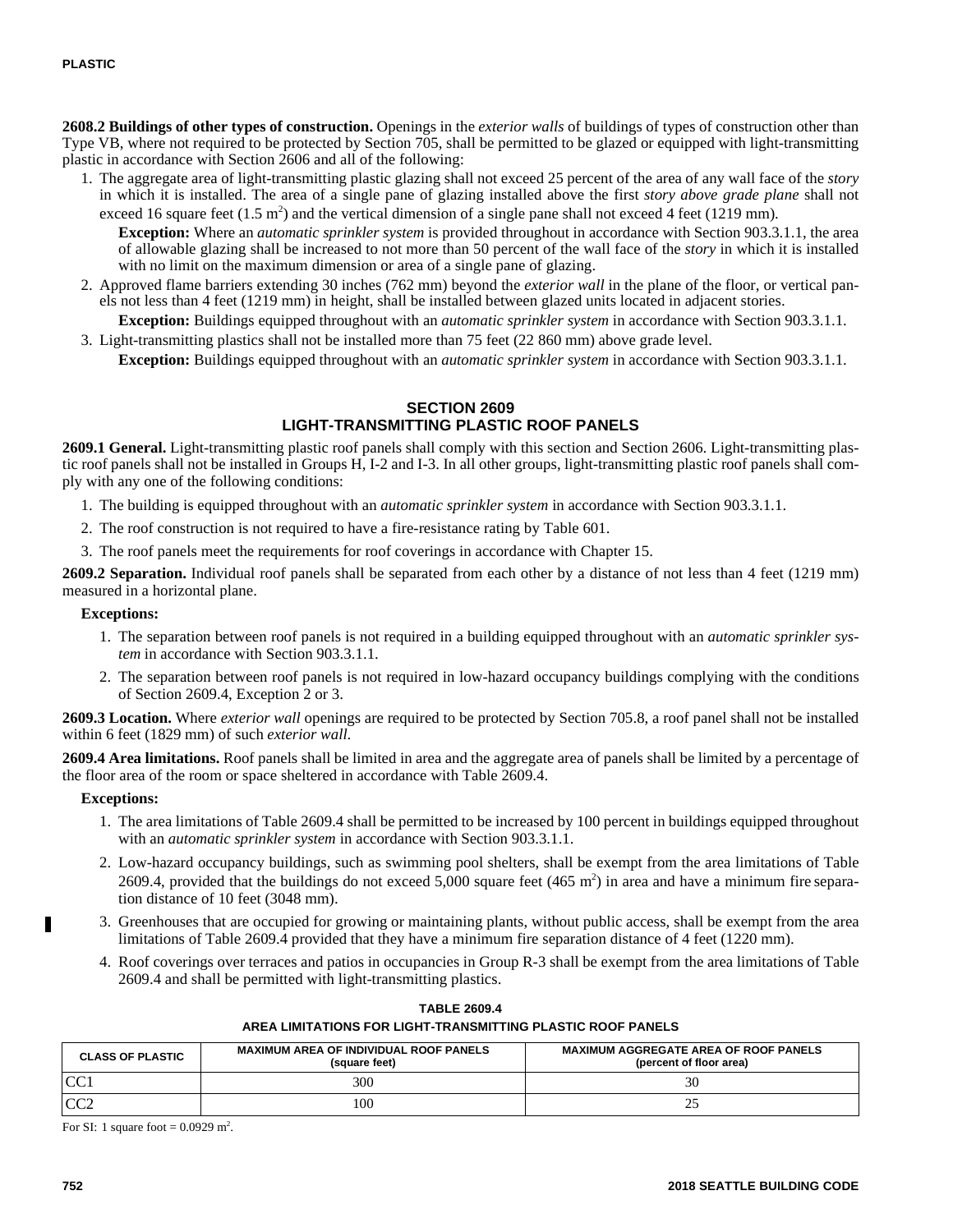## **SECTION 2610 LIGHT-TRANSMITTING PLASTIC SKYLIGHT GLAZING**

**2610.1 Light-transmitting plastic glazing of skylight assemblies.** Skylight assemblies glazed with light-transmitting plastic shall conform to the provisions of this section and Section 2606. Unit skylights glazed with light-transmitting plastic shall comply with Section 2405.5.

**Exception:** Skylights in which the light-transmitting plastic conforms to the required roof-covering class in accordance with Section 1505.

**2610.2 Mounting.** The light-transmitting plastic shall be mounted above the plane of the roof on a curb constructed in accordance with the requirements for the type of construction classification, but not less than 4 inches (102 mm) above the plane of the roof. Edges of the light-transmitting plastic skylights or domes shall be protected by metal or other approved noncombustible material, or the light transmitting plastic dome or skylight shall be shown to be able to resist ignition where exposed at the edge to a flame from a Class B brand as described in ASTM E108 or UL 790. The Class B brand test shall be conducted on a skylight that is elevated to a height as specified in the manufacturer's installation instructions, but not less than 4 inches (102 mm).

#### **Exceptions:**

- 1. Curbs shall not be required for skylights used on roofs having a minimum slope of three units vertical in 12 units horizontal (25-percent slope) in occupancies in Group R-3 and on buildings with a nonclassified roof covering.
- 2. The metal or noncombustible edge material is not required where nonclassified roof coverings are permitted.

**2610.3 Slope.** Flat or corrugated light-transmitting plastic skylights shall slope not less than four units vertical in 12 units horizontal (4:12). Dome-shaped skylights shall rise above the mounting flange a minimum distance equal to 10 percent of the maximum width of the dome but not less than 3 inches (76 mm).

**Exception:** Skylights that pass the Class B Burning Brand Test specified in ASTM E108 or UL 790.

**2610.4 Maximum area of skylights.** Each skylight shall have a maximum area within the curb of 100 square feet (9.3 m<sup>2</sup>).

**Exception:** The area limitation shall not apply where the building is equipped throughout with an *automatic sprinkler system* in accordance with Section 903.3.1.1 or the building is equipped with smoke and heat vents in accordance with Section 910.

**2610.5 Aggregate area of skylights.** The aggregate area of skylights shall not exceed 33-1/3 percent of the floor area of the room or space sheltered by the roof in which such skylights are installed where Class CC1 materials are utilized, and 25 percent where Class CC2 materials are utilized.

**Exception:** The aggregate area limitations of light-transmitting plastic skylights shall be increased 100 percent beyond the limitations set forth in this section where the building is equipped throughout with an *automatic sprinkler system* in accordance with Section 903.3.1.1 or the building is equipped with smoke and heat vents in accordance with Section 910.

**2610.6 Separation.** Skylights shall be separated from each other by a distance of not less than 4 feet (1219 mm) measured in a horizontal plane.

#### **Exceptions:**

- 1. Buildings equipped throughout with an *automatic sprinkler system* in accordance with Section 903.3.1.1.
- 2. In Group R-3, multiple skylights located above the same room or space with a combined area not exceeding the limits set forth in Section 2610.4.

**2610.7 Location.** Where *exterior wall* openings are required to be protected in accordance with Section 705, a skylight shall not be installed within 6 feet (1829 mm) of such *exterior wall*.

**2610.8 Combinations of roof panels and skylights.** Combinations of light-transmitting plastic roof panels and skylights shall be subject to the area and percentage limitations and separation requirements applicable to roof panel installations.

# **SECTION 2611 LIGHT-TRANSMITTING PLASTIC INTERIOR SIGNS**

**2611.1 General.** Light-transmitting plastic interior signs shall be limited as specified in Sections 2606 and 2611.2 through 2611.4.

**Exception:** Light-transmitting plastic interior wall signs in *covered and open mall buildings* shall comply with Section 402.6.4.

**2611.2 Maximum area.** The aggregate area of all light-transmitting plastics shall not exceed 24 square feet  $(2.23 \text{ m}^2)$ .

**Exception:** In buildings equipped throughout with an automatic sprinkler system in accordance with Section 903.3.1.1, the aggregate area of light-transmitting plastics shall not exceed 100 square feet  $(9.29 \text{ m}^2)$ , provided that all plastics are Class CC1 in accordance with Section 2606.4.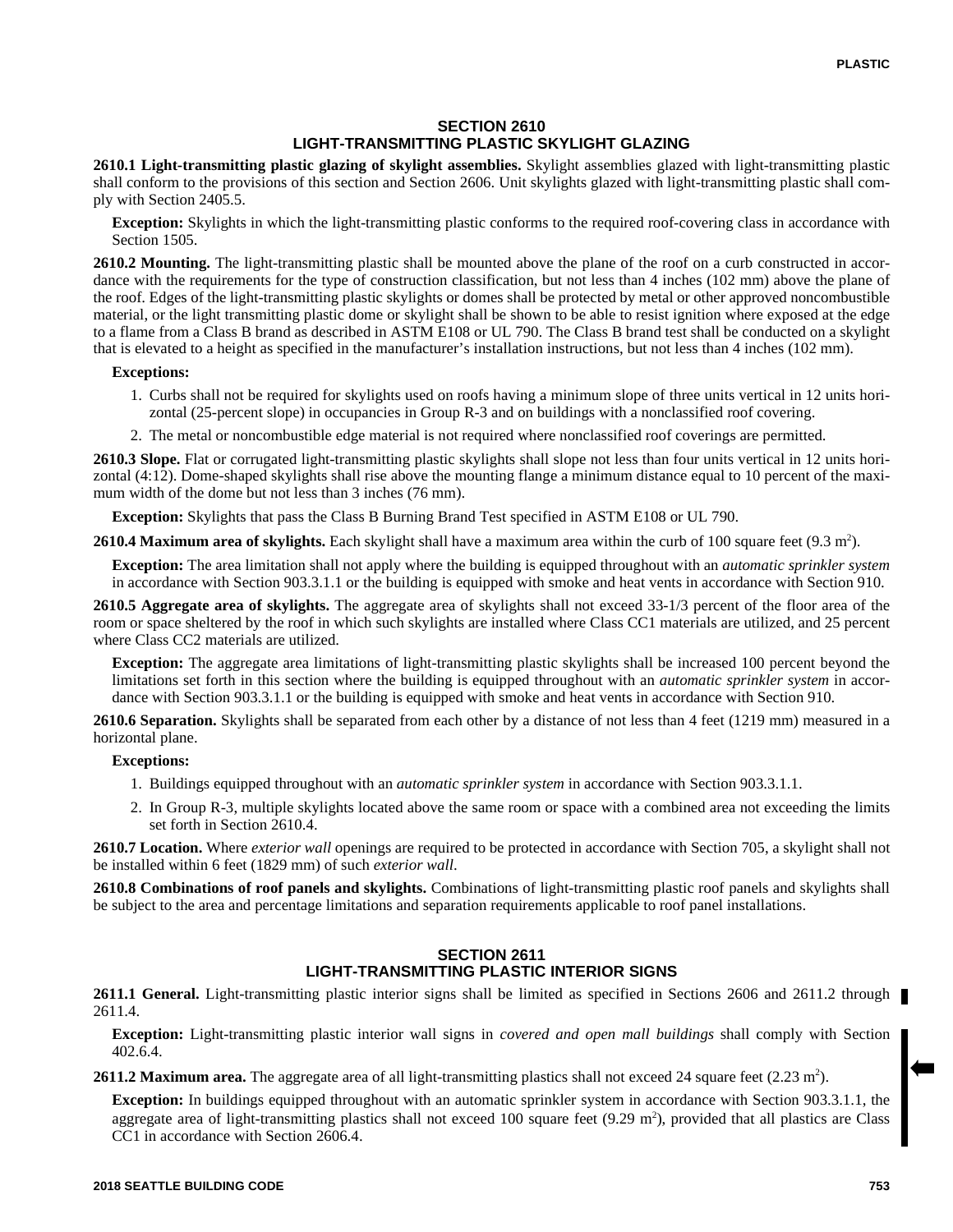**2611.3 Separation.** Signs exceeding the aggregate area of Section 2611.2 shall be separated from each other by not less than 4 feet (1219 mm) horizontally and 8 feet (2438 mm) vertically.

**2611.4 Encasement.** Backs of wall-mounted signs and non-illuminated portions of all signs regulated by this section shall be fully encased in metal.

#### **SECTION 2612 PLASTIC COMPOSITES**

**2612.1 General.** Plastic composites shall consist of either wood/plastic composites or plastic lumber. Plastic composites shall comply with the provisions of this code and with the additional requirements of Section 2612.

**2612.2 Labeling.** Plastic composite deck boards and stair treads, or their packaging, shall bear a *label* that indicates compliance with ASTM D7032 and includes the allowable load and maximum allowable span determined in accordance with ASTM D7032. Plastic composite handrails and guards, or their packaging, shall bear a label that indicates compliance with ASTM D7032 and includes the maximum allowable span determined in accordance with ASTM D7032.

**2612.3 Flame spread index.** Plastic composite deck boards, stair treads, handrails and guards shall exhibit a flame spread index not exceeding 200 when tested in accordance with ASTM E84 or UL 723 with the test specimen remaining in place during the test.

**Exception:** Materials determined to be noncombustible in accordance with Section 703.5.

**2612.4 Termite and decay resistance.** Where required by Section 2304.12, plastic composite deck boards, stair treads, handrails and guards containing wood, cellulosic or any other biodegradable materials shall be termite and decay resistant as determined in accordance with ASTM D7032.

**2612.5 Construction requirements.** Plastic composites meeting the requirements of Section 2612 shall be permitted to be used as exterior deck boards, stair treads, handrails and guards where combustible construction is permitted.

**2612.5.1 Span rating.** Plastic composites used as exterior deck boards shall have a span rating determined in accordance with ASTM D7032.

**2612.6 Plastic composite deck boards, stair treads, handrails and guards.** Plastic composite deck boards, stair treads, handrails and guards shall be installed in accordance with this code and the manufacturer's instructions.

# **SECTION 2613 FIBER-REINFORCED POLYMER**

**2613.1 General.** The provisions of this section shall govern the requirements and uses of *fiber-reinforced polymer* in and on buildings and structures.

**2613.2 Labeling and identification.** Packages and containers of *fiber-reinforced polymer* and their components delivered to the job site shall bear the *label* of an *approved agency* showing the manufacturer's name, product listing, product identification and information sufficient to determine that the end use will comply with the code requirements.

**2613.3 Interior finishes.** *Fiber-reinforced polymer* used as *interior finishes, decorative materials or trim* shall comply with Chapter 8.

**2613.3.1 Foam plastic cores.** *Fiber-reinforced polymer* used as interior finish and that contains foam plastic cores shall comply with Chapter 8 and this chapter.

**2613.4 Light-transmitting materials.** *Fiber-reinforced polymer* used as light-transmitting materials shall comply with Sections 2606 through 2611 as required for the specific application.

**2613.5 Exterior use.** *Fiber-reinforced polymer* shall be permitted to be installed on the *exterior walls* of buildings of any type of construction where such polymers meet the requirements of Section 2603.5. Fireblocking shall be installed in accordance with Section 718.

### **Exceptions:**

- 1. Compliance with Section 2603.5 is not required where all of the following conditions are met:
	- 1.1. The *fiber-reinforced polymer* shall not exceed an aggregate total of 20 percent of the area of the specific wall to which it is attached, and single architectural elements shall not exceed 10 percent of the area of the specific wall to which it is attached, and no contiguous sets of architectural elements shall exceed 10 percent of the area of the specific wall to which they are attached.
	- 1.2. The *fiber-reinforced polymer* shall have a flame spread index of 25 or less. The flame spread index requirement shall not be required for coatings or paints having a thickness of less than 0.036 inch (0.9 mm) that are applied directly to the surface of the *fiber-reinforced polymer.*